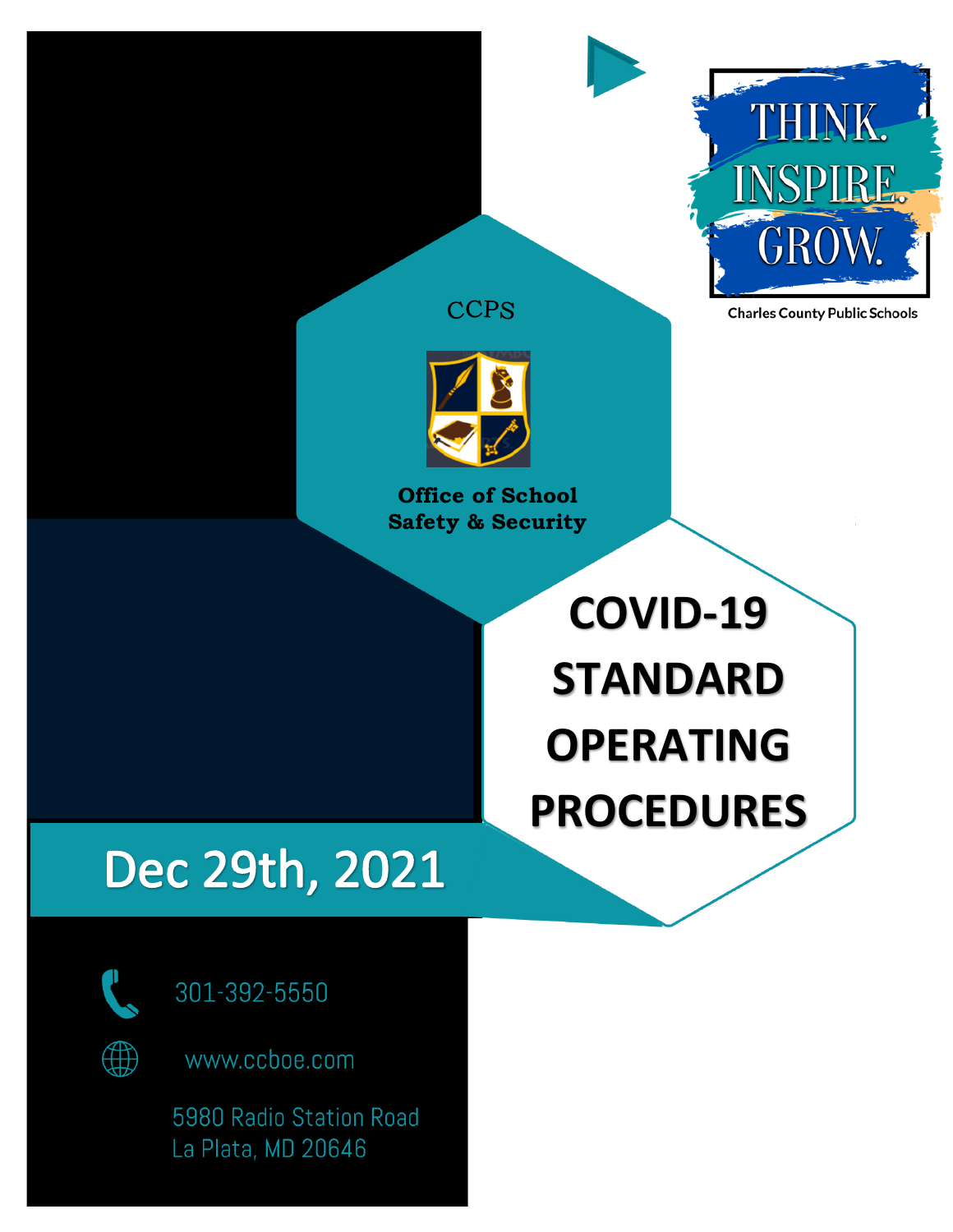### **CHARLES COUNTY PUBLIC SCHOOLS COVID-19 STANDARD OPERATING PROCEDURES**

### **TABLE OF CONTENTS**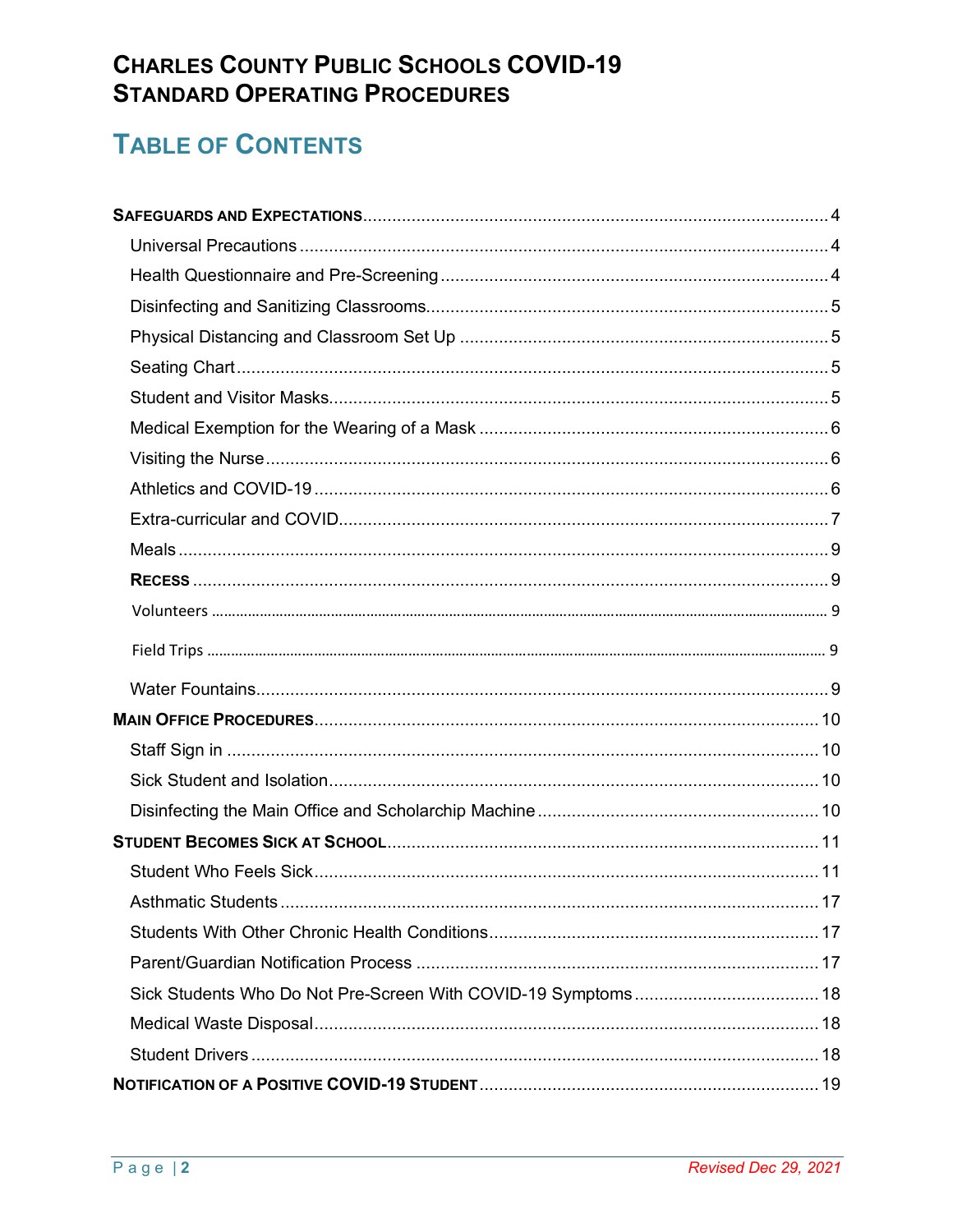| STUDENTS WHO ARE TESTED DUE TO OUTSIDE-OF-SCHOOL EXPOSURE, PLACED IN QUARANTINE DUE     |  |
|-----------------------------------------------------------------------------------------|--|
|                                                                                         |  |
|                                                                                         |  |
|                                                                                         |  |
|                                                                                         |  |
| Staff Who Have Traveled Out Of State On Official Business And Must Be Tested Because Of |  |
|                                                                                         |  |
|                                                                                         |  |
|                                                                                         |  |
|                                                                                         |  |
|                                                                                         |  |
|                                                                                         |  |
| Staff Who Become COVID Positive/Exposed a Known Positive Person or are Awaiting Test    |  |
|                                                                                         |  |
| Testing of Symptomatic/asymptomatic Staff Who Have Been Exposed to a Known Positive     |  |
|                                                                                         |  |
|                                                                                         |  |
|                                                                                         |  |
|                                                                                         |  |
|                                                                                         |  |
|                                                                                         |  |
|                                                                                         |  |
| Vaccination Appointments During Work Hours (including booster shots)  31                |  |
|                                                                                         |  |
|                                                                                         |  |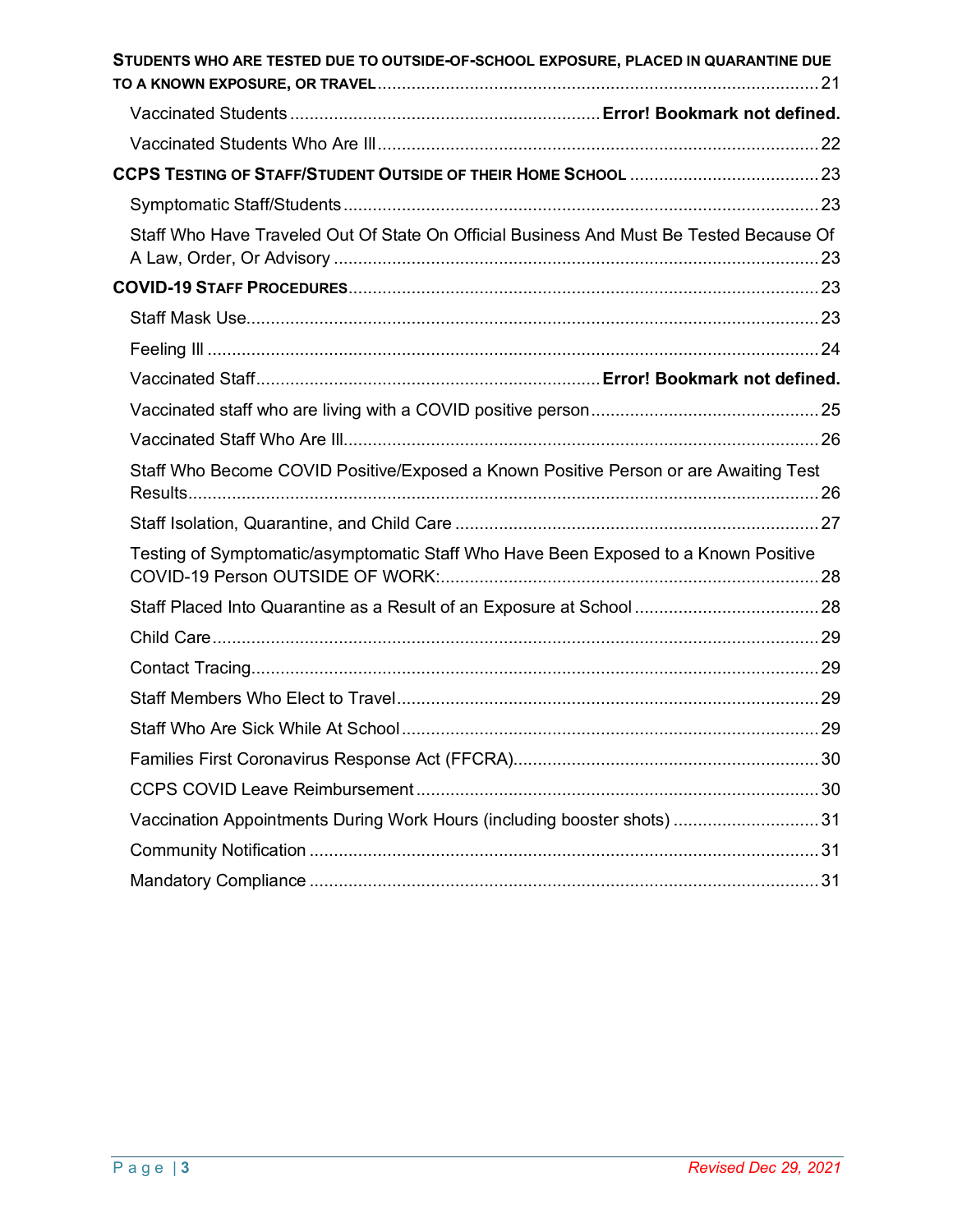### **SAFEGUARDS AND EXPECTATIONS**

The COVID-19 pandemic has challenged our daily lives. Operating a school system will likely not return to the way we knew it prior to March 13, 2020, for some time. As we work through the pandemic, our processes continue to evolve based on guidance from the Centers for Disease Control and Prevention (CDC), Maryland Department of Health (MDH), Maryland State Department of Education (MSDE), and the Charles County Department of Health. The goal of these processes and policies is to reduce the risk of exposure to our staff, students, and community. As guidance is updated, this document will be edited and redistributed.

### **UNIVERSAL PRECAUTIONS**

COVID-19 is a respiratory disease spread through respiratory droplets. Following the universal precautions below has proven to reduce the transmission of COVID-19 drastically:

- Strongly suggest those who are eligible obtain the COVID-19 vaccination.
- Take care of your personal protective equipment (PPE): keep it clean and disinfected, along with discarding it when it becomes unserviceable or reaches the end of its life cycle.
- Where possible, maintain a safe distance when having conversations and meetings.
- When possible, meet in larger spaces such as lobbies, classrooms, auditoriums and large conference rooms with a limited number of people.
- Practice good hand washing and hygiene.

#### **DEFINITION OF FULLY VACCINATED:**

CCPS is defining "fully vaccinated" as it relates to this document for determining exposures and quarantine as:

Have been boosted after the primary series of Pfizer, Moderna, or J&J **OR**

Completed the full series of Pfizer or Moderna vaccines **within** the last 6 months **OR**

Received the J&J vaccine within the last 2 months

#### **HEALTH QUESTIONNAIRE AND PRE-SCREENING**

Parents/guardians must pre-screen their child(ren) each morning before they arrive at school. Failure to accurately complete the pre-screening may temporarily result in a student's removal from school if the student is ill. The most up-to-date health-screening questionnaire is posted on the CCPS website (https://www.ccboe.com/index.php/road-toreopening). By sending the student to school, the parent/guardian is acknowledging the health-screening questionnaire was completed and their child is not ill.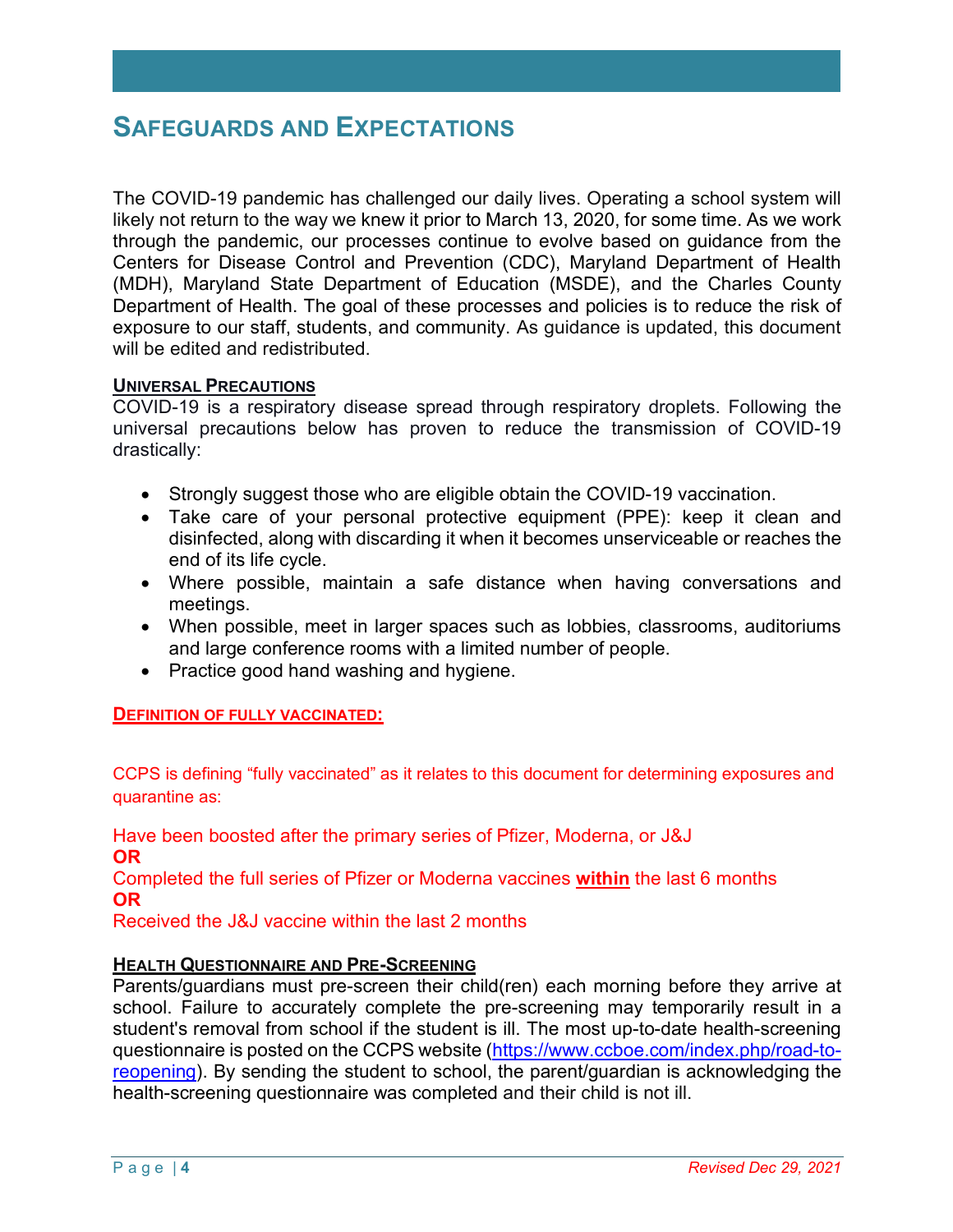### **DISINFECTING AND SANITIZING CLASSROOMS**

Each classroom will have disinfectant spray and hand sanitizer. At the minimum, students must clean their hands routinely, between activities or movements. Each room will have a bottle of disinfectant, which is to be used to clean hard surfaces at the teacher's discretion. Recent CDC guidance suggests COVID-19 is eliminated by wiping high-touch surfaces with soap and water.

Teachers are responsible for disinfecting and sanitizing shared class materials as needed.

When the hand sanitizer or disinfectant is running low, the teacher should contact the designated school personnel who will order additional supplies from the central office.

### **PHYSICAL DISTANCING AND CLASSROOM SET-UP**

Desks and work areas must be organized to maximize space and allow separation between students (more if possible). Where possible, desks should be facing in the same direction. Personally installed or owned (staff or student) barriers such as Plexiglas or shower curtains are not allowed.

Current CDC guidelines indicate when indoors, student-to-student physical distancing should be three-feet or greater when possible, as long as masks are properly worn. When eating, there must be at least three-foot of distance between students.

**Staff to student and staff to staff physical distancing**: the recommendation remains six feet while indoors, especially for unvaccinated staff. Maintaining a six-foot distance between staff and students will not be possible in many circumstances when instruction is being provided, especially in small group work, hand-over-hand instruction, and guided reading groups. These proven and successful learning strategies must not be excluded; however, care should be taken. Teachers should be mindful of maximizing space when possible. Teachers should ensure proper mask usage (by everyone), notes that include who participated in the small group, for how long, and on what date (can be destroyed after 1 week). Maintaining the same students in these groups should be considered when possible.

### **SEATING CHART**

In order to assist in contact tracing, teachers and bus drivers should assign students seats and create seating charts for each class/bus. Teachers and bus drivers will maintain the charts and provide them to the administration when requested. To assist with contact tracing, seating charts should be created for the cafeteria.

### **STUDENT AND VISITOR MASKS**

Use of cloth face coverings in school are required in all school buildings, with the exception of students with a documented medical exemption or if a school-based assessment team determines that a student is unable to wear a mask due to a documented disability. Students may remove their masks when eating, drinking, participating in strenuous activities, or napping. When possible, strenuous activities and exercising should be done outside.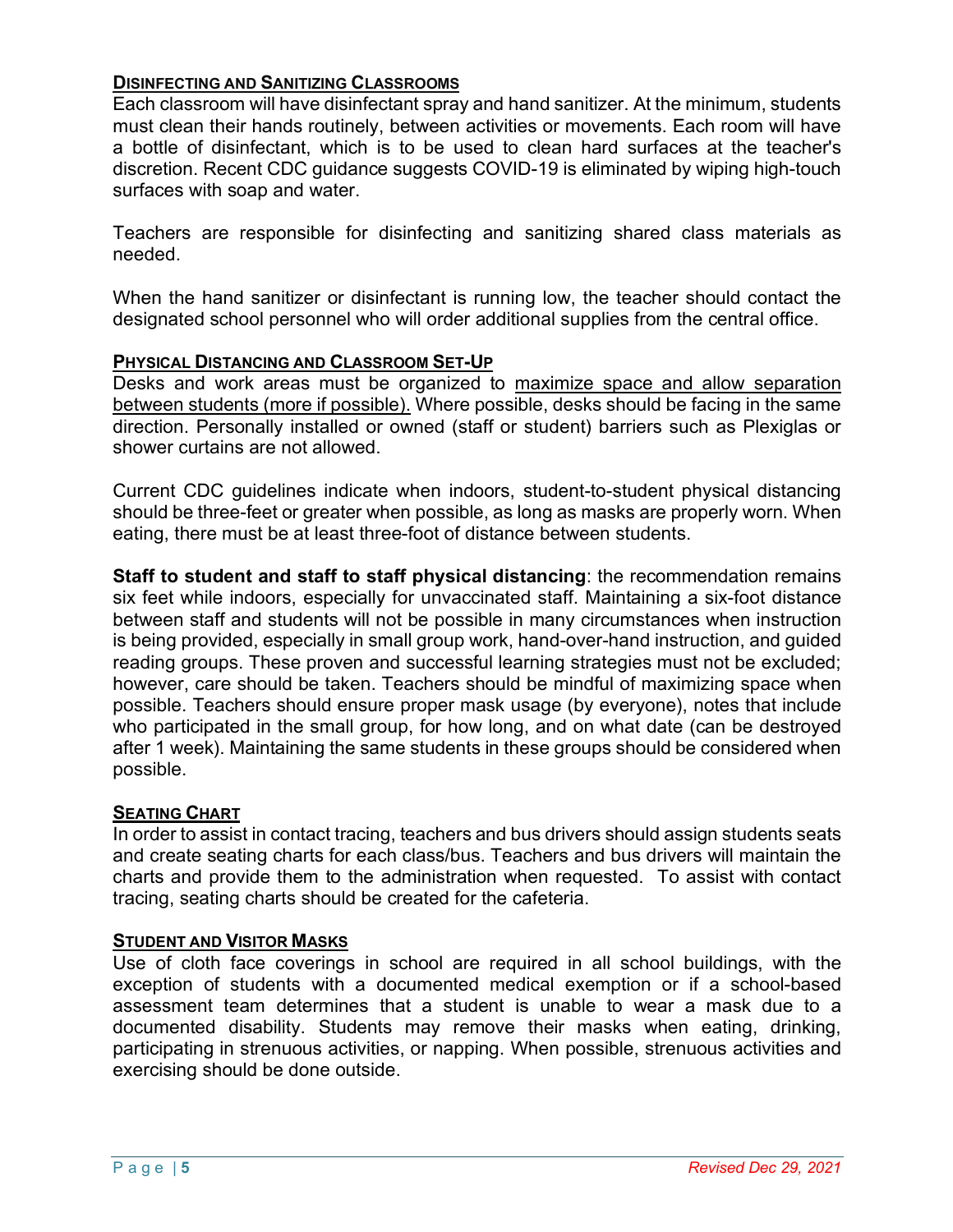- All students, or other adults, and bus drivers must wear a cloth face covering while on a school bus or school-provided transport.
- Face shields may be worn by students and visitors but only in conjunction with a cloth mask, not as a replacement.
- Other adults must wear cloth face coverings when they enter the school building.
- Students must wear cloth face coverings in the school building.
- Cloth face coverings should not be worn by children younger than 2 years and anyone who has trouble breathing or is unconscious, incapacitated or otherwise unable to remove a face covering without assistance.
- Students who are authorized not to wear a mask due to a documented, approved and confirmed medical condition will appear on the classroom health conditions list provided by the school nurse.
- A cloth face covering should:
	- Be worn to cover the nose and mouth.
	- Never be worn around the neck or over the head.
	- Never be shared with other children.
	- Be removed and replaced if it becomes wet or soiled, and
	- Be removed (and not replaced) if the child experiences difficulty breathing.
- Home and Hospital, Infants and Toddlers (ITP) and other employees who deliver services to clients inside their homes must wear a mask while providing services. The client must also be masked unless they are medically unable to wear a mask.

### **MEDICAL EXEMPTION FOR THE WEARING OF A MASK**

Unvaccinated students who are unable to wear a mask must provide a medical contraindication from a licensed provider stating the need for the accommodation to the school nurse prior to returning to in-person instruction. Students needing this accommodation who are not already covered by an educational/health plan will be referred to the 504 Team. Students with an existing educational/health plan after a meeting may have the accommodation added to their health care plan. Additionally, the 504 Team will make consideration for special transportation.

#### **VISITING THE NURSE**

Outside of life-threatening emergencies, teachers must consult with the nurse via telephone or video call prior to sending a student to the nurse.

### **ATHLETICS AND COVID-19**

All high school students participating in interscholastic athletics will be required to either:

• Submit to CCPS's COVID-19 screening testing program.<sup>1</sup>

Athletes fail to screen in accordance with CCPS's COVID-19 screening testing program will not be allowed to participate with the team at practices or games until they comply.

 $1$  CCPS may, due to extenuating circumstances, allow a student to obtain a "PCR" COVID-19 test from an outside vendor if the athlete is not able to be tested at the school during the scheduled testing time. These situations must be reported to the Office of School Safety and Security through the Athletic Director, who will work with the parent to ensure compliance and the appropriate documents are provided to limit the amount of time the athlete misses. Parents should contact 301-392-5597 or 301-392-5550.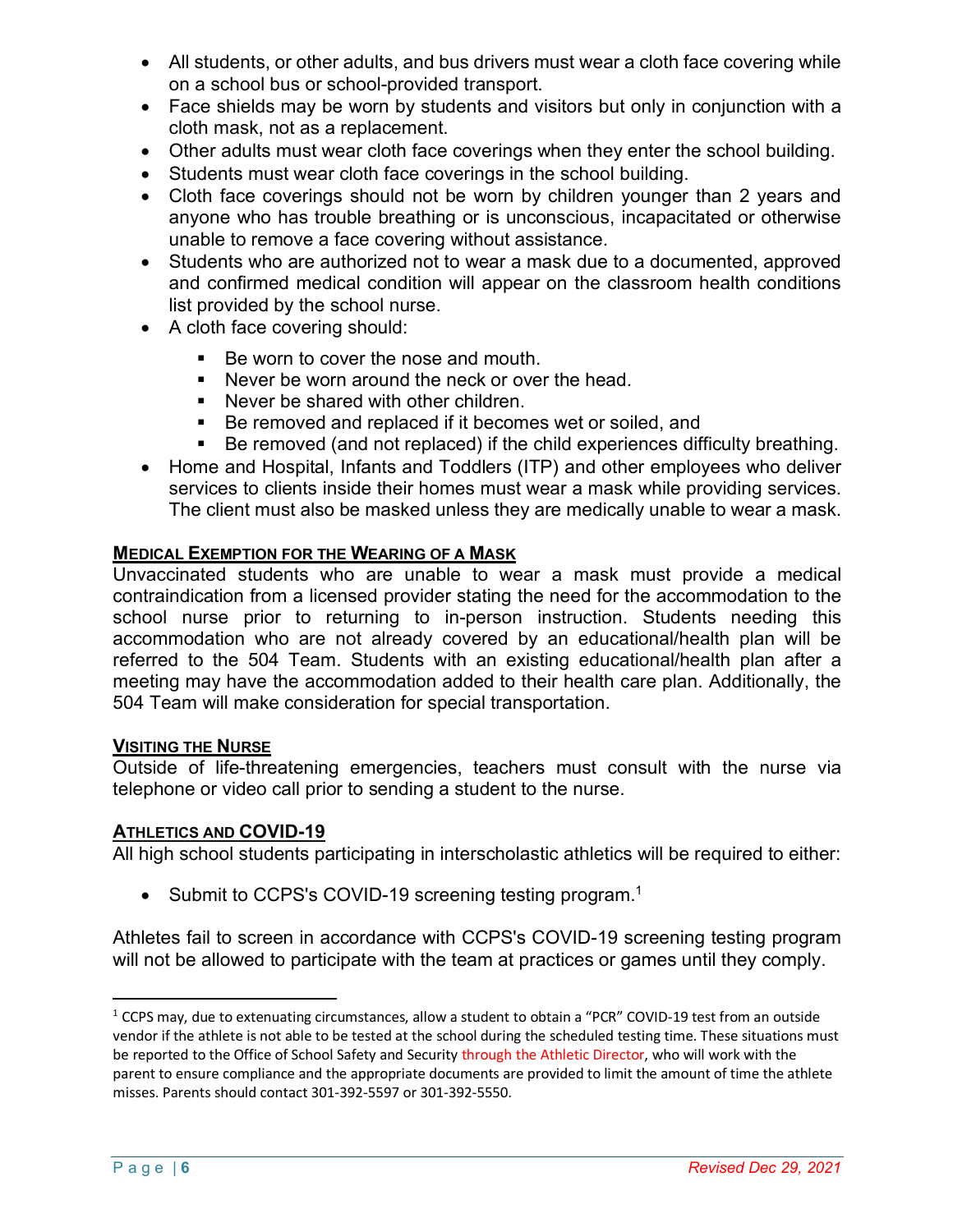Any positive COVID-19 screening results will be investigated, and contact tracing completed by the Office of School Safety and Security in conjunction with the athletic director and coaches.

COVID-19 screening testing will be provided by CCPS free of charge. Parents must register with the contractor and provide permission for their athlete to be screened. The screening testing program will be overseen by a certified medical contractor. Results will be shared with the parent, Director of School Safety, and the high school athletic director.

The amount of weekly screenings will be based on recommendations from public health officials and/or other guidance.

### **EXTRACURRICULAR AND COVID**

Charles County Public Schools (CCPS) has expanded COVID-19 screening requirements to students in Grades 6-12 who participate in CCPS-sponsored extracurricular activities.

Students in Grades 6-12 who participate in specific extracurricular activities must participate in the free CCPS COVID-19 weekly screening program. This is the same requirement already in place for CCPS high school student-athletes.

The requirement applies to the following extracurricular activities for CCPS students in Grades 6-12.

- Band, chorus and orchestra programs (not scheduled classes)
- JROTC
- Theater and musical productions, drama clubs
- Students participating in student government association (SGA)
- Students participating in the Charles County Association of Student Councils (CCASC)
- Destination Imagination (DI)
- Mathematics, Engineering and Science Achievement (MESA)
- Key Clubs
- Math teams and Math Counts
- Mock Trial teams
- Students Against Destructive Decisions (SADD) and Just Say No clubs
- Model United Nations
- K-Kids clubs
- Builders clubs
- Robotics clubs and teams
- SkillsUSA clubs
- Environmental clubs
- Best Buddies program

The requirement applies to the above-listed groups as CCPS has determined students in these groups participate or practice regularly in close proximity with each other for extended periods of time, and may also travel for competitions and club-based events. It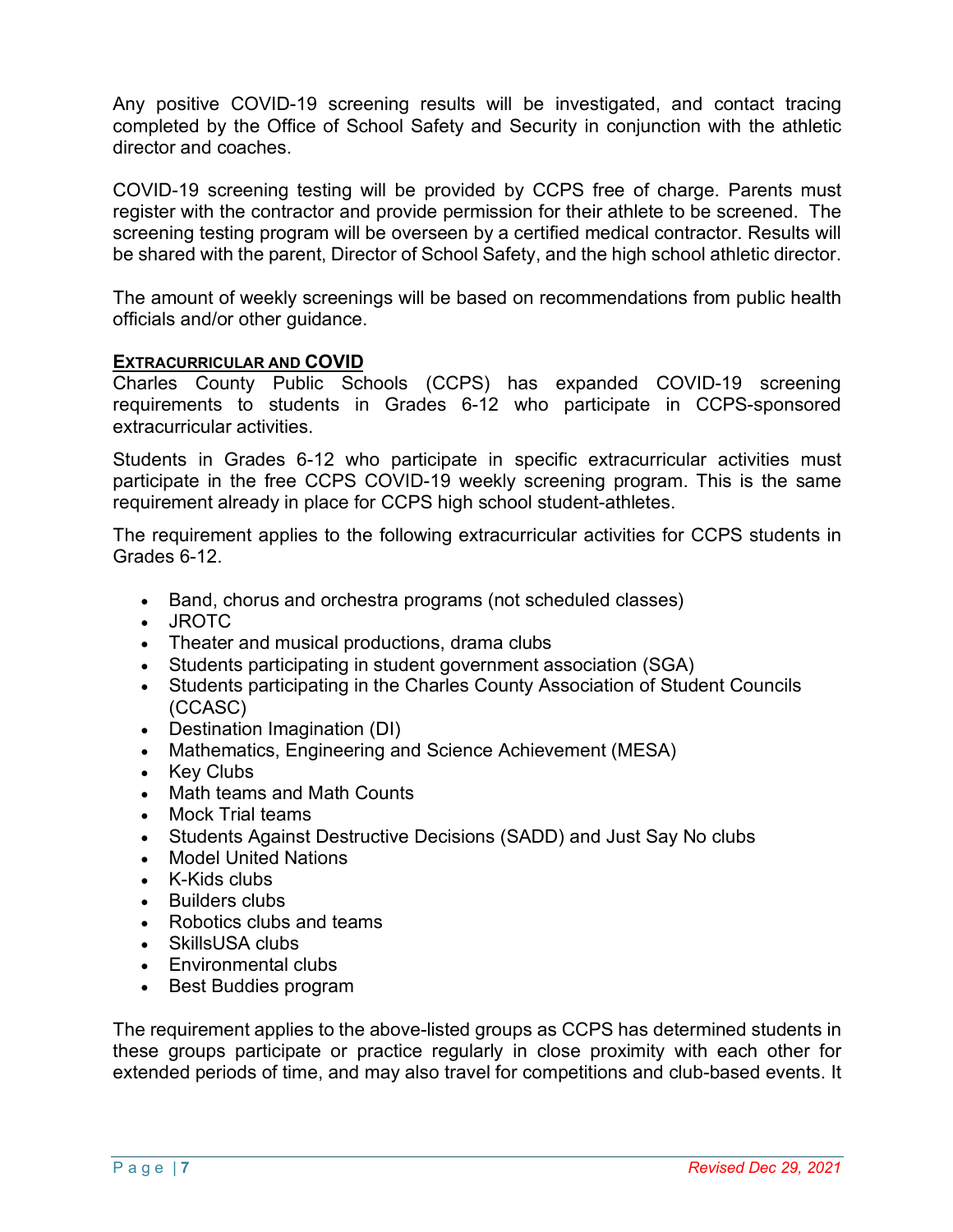also supports CCPS in providing continuous opportunities for students to participate in clubs and activities in a safe way.

Students in Grades 6-12 who are part of an extracurricular activity group listed and fail to participate in the weekly screening program will not be allowed to participate with the team or group. Activity and club sponsors will confidentially collect vaccination records from participating students and have access to a list of students enrolled in the screening program.

Additionally, Grade 6-12 students in activities that may require limited travel, such as Educators Rising, *It's Academic*, the Student Page program, and Spelling Bee will be required to submit two negative COVID-19 tests (if not vaccinated) for two consecutive weeks prior to the travel date in order to participate.

The screening program is free, and parents only need to register their child once. Middle school students are tested during lunch, and high school students are tested during the school day or after school. The screening includes a nasal swab PCR test, which is done by staff with the Maryland Department of Health contracted provider.

### **Quarantine guidelines for students/athletes' exposures outside of the PK-12 classrooms**

If a student has been exposed to someone with COVID-19 **And** Have been boosted after the primary series of Pfizer, Moderna, or J&J **OR**

Completed the full series of Pfizer or Moderna vaccines **within** the last 6 months **OR**

Received the J&J vaccine within the last 2 months **OR**

Have tested a medically diagnosed positive COVID test within the last 90 days<sup>2</sup>

- · Wear a mask around others for 10 days except when actively participating in practice or competition or eating.
- Test on day 5, if possible.

*If you develop symptoms stay home and seek testing.*

### **Quarantine for 7 days if you:**

**If you:**

Completed the full series of Pfizer or Moderna vaccine **over** 6 months ago and are not boosted

Completed the J&J over 2 months ago and are not boosted

 $\overline{a}$ 

**OR**

<sup>&</sup>lt;sup>2</sup> Staff/students participating in weekly screening testing who test positive and return to school after their isolation will likely continue to test positive for several weeks. Once two negative screenings are received, if the staff/student tests positive again, even within the 90 days, this will be treated as a new infection.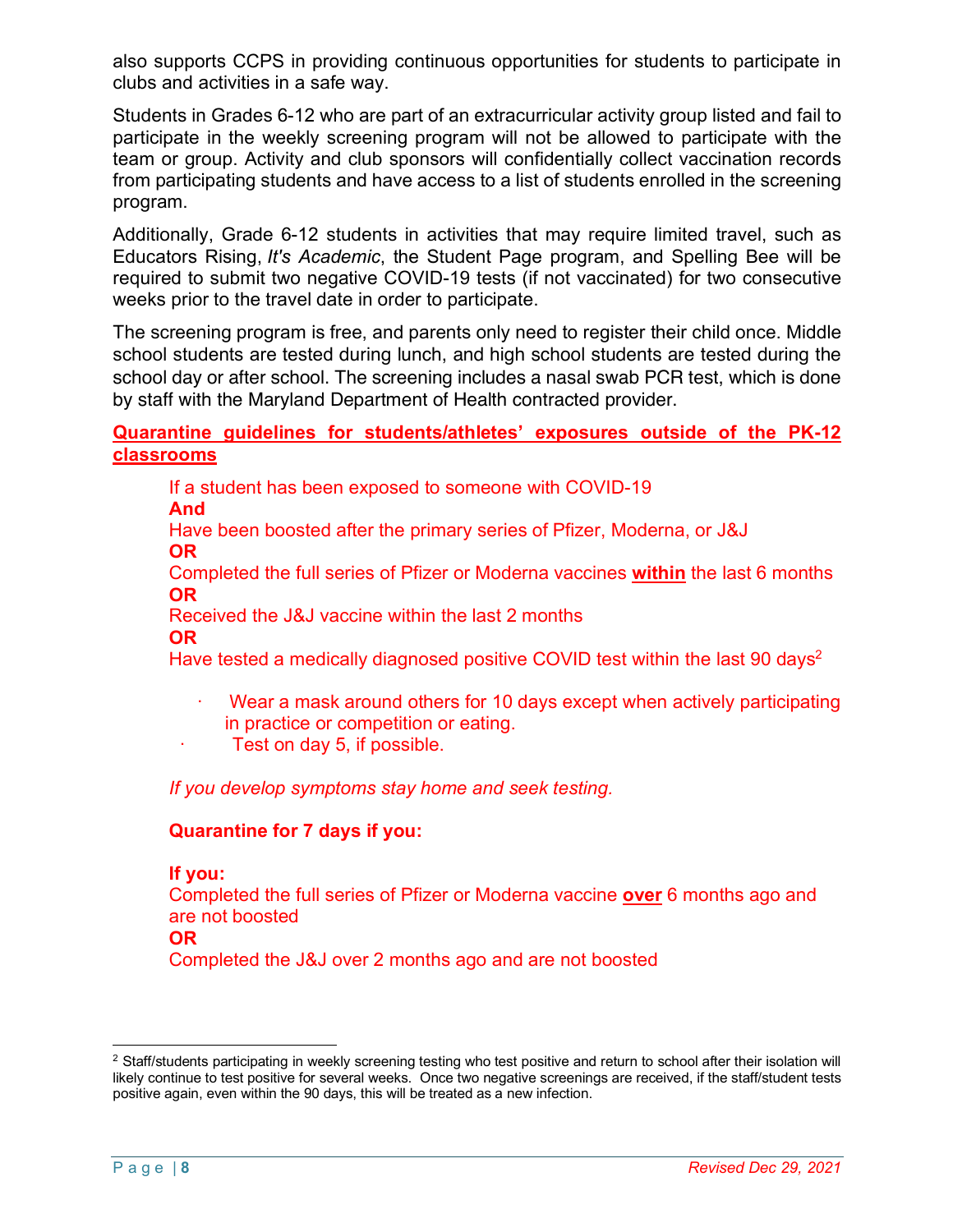### **OR**

Are unvaccinated

Stay home for 7 days. Can return to full participation in sports on the  $7<sup>th</sup>$ day as long as they have no symptoms. Consider testing after 5 days.

*If you develop symptoms stay home and seek testing*

### **MEALS**

Lunchrooms should be set up to maintain at least 3 feet of distance between students. Alternative locations (including classrooms) can be used if needed. Distancing between students should be maintained while in line to get meals. Breakfast may be eaten in classrooms. Students should have the opportunity to sanitize their hands before and after eating. Students should remove their masks to eat. Once done eating, students must put their masks back on before leaving their eating area. Desks may be used in lieu of cafeteria tables to maximize space and encourage strict physical distancing.

### **RECESS**

Children must wear masks when transitioning to and from recess. Masks may be removed once outside. Students should not be required to wear a mask during recess unless they choose to or parents have specified they must. In order to assist in contact tracing, teachers monitoring recess should maintain knowledge of groups of students who routinely play and congregate together. After recess, masks must be put back on properly to transition back into the building. Children must be provided an opportunity to wash/disinfect their hands after recess.

### **Volunteers**

In general, volunteers are not allowed in CCPS buildings for the start of the 2021-2022 school year. In some cases, volunteers are needed to ensure the operational capacity of special events. In these cases, and when there is a reasonable belief, the volunteer could be unsupervised or alone with students' schools may elect to have a limited number of volunteers screened through the CCPS background process. A link will be provided to a private page where the volunteer can register and complete the CCPS volunteer training and background process.

### **Field trips**

For the start of 2021-2022 school year, CCPS will limit educational field trips to venues within one hour of the county. When planning field trips, staff should make all efforts to meet chaperone requirements with CCPS staff members. If volunteers are needed, see the information listed above titled Volunteers. While participating in field trips, CCPS masking and distancing rules must be followed when indoors.

### **WATER FOUNTAINS**

Water fountains will remain accessible and may be used to fill bottles, but no one should drink directly from them.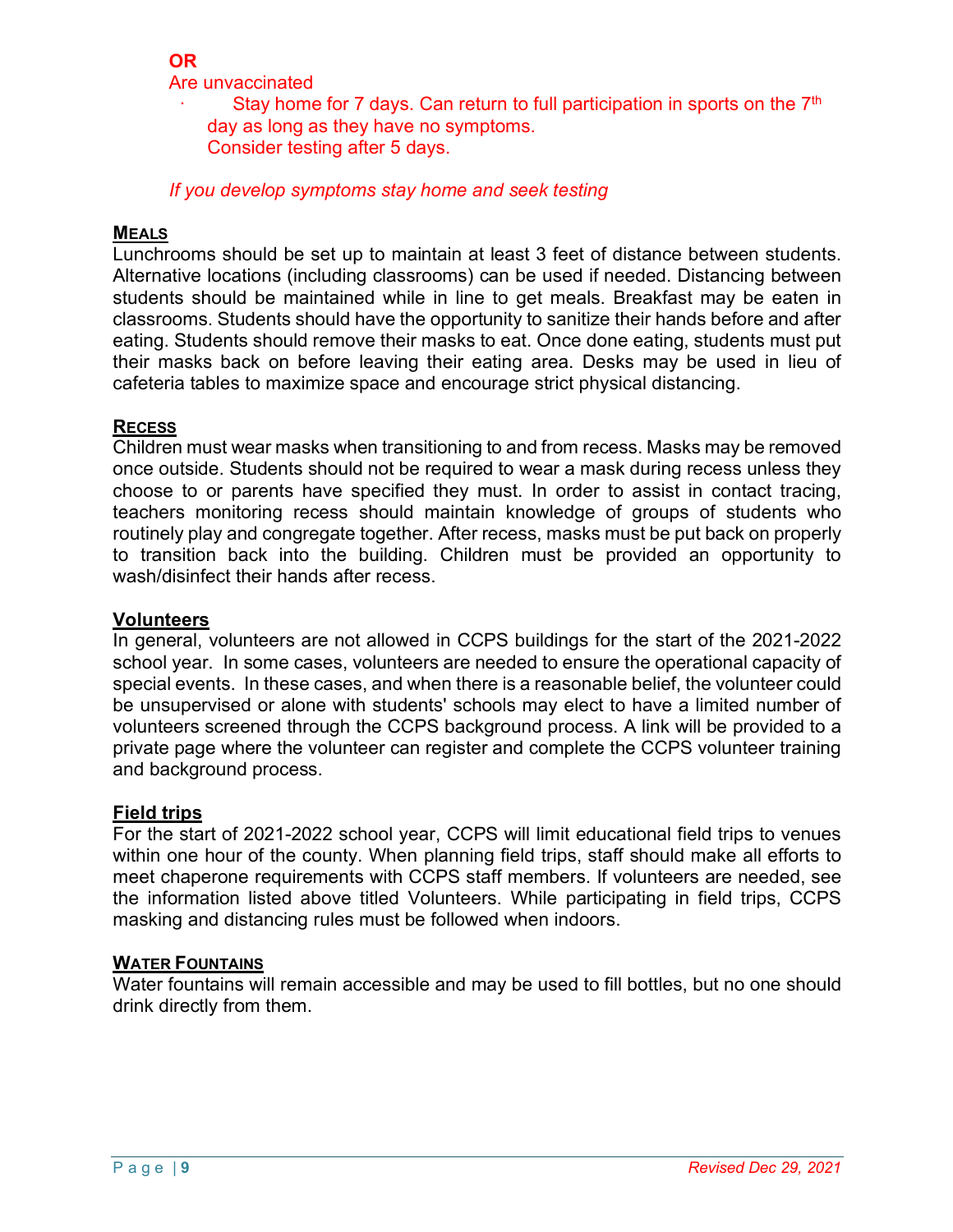### **MAIN OFFICE PROCEDURES**

### **STAFF SIGN IN**

In order to enhance the ability to contact trace, staff are expected to individually swipe their CCPS-issued identification card at the door card reader.

### **SICK STUDENT AND ISOLATION**

*Isolation Room*: Each school must identify a room for the isolation of sick students, preferably near the front office. This room cannot be in the nurses' work area. An empty office or conference room should be used. The student must be supervised while in the isolation room. Supervision can take place from outside the room. An administrator or their designee is to monitor the students. The school nurse should not be the monitor for the isolation room. Students must wear a mask in the isolation room. Multiple ill students can wait together in the isolation room. The physical distance between them should be maximized. Any staff member entering the isolation room when students are waiting must wear a mask.

**Sick student**: See COVID-19 Staff-Student becomes ill SOP (Pages 15-22).

#### **DISINFECTING THE MAIN OFFICE AND SCHOLARCHIP MACHINE**

Disinfecting and sanitization of high-touch areas is a team effort. Spray disinfectant and wipes should be available in the main office. Staff should routinely wipe down counter space and other areas that are touched throughout the day. Spray disinfectant or wipes should be placed next to the ScholarChip machine and users are encouraged to clean the keyboard and/or screen before and after each use. Disinfectant SHOULD NOT be sprayed directly on the machine, the screen or keyboard. Spray should be applied to a paper towel then used to wipe the machine, keyboard and/or screen.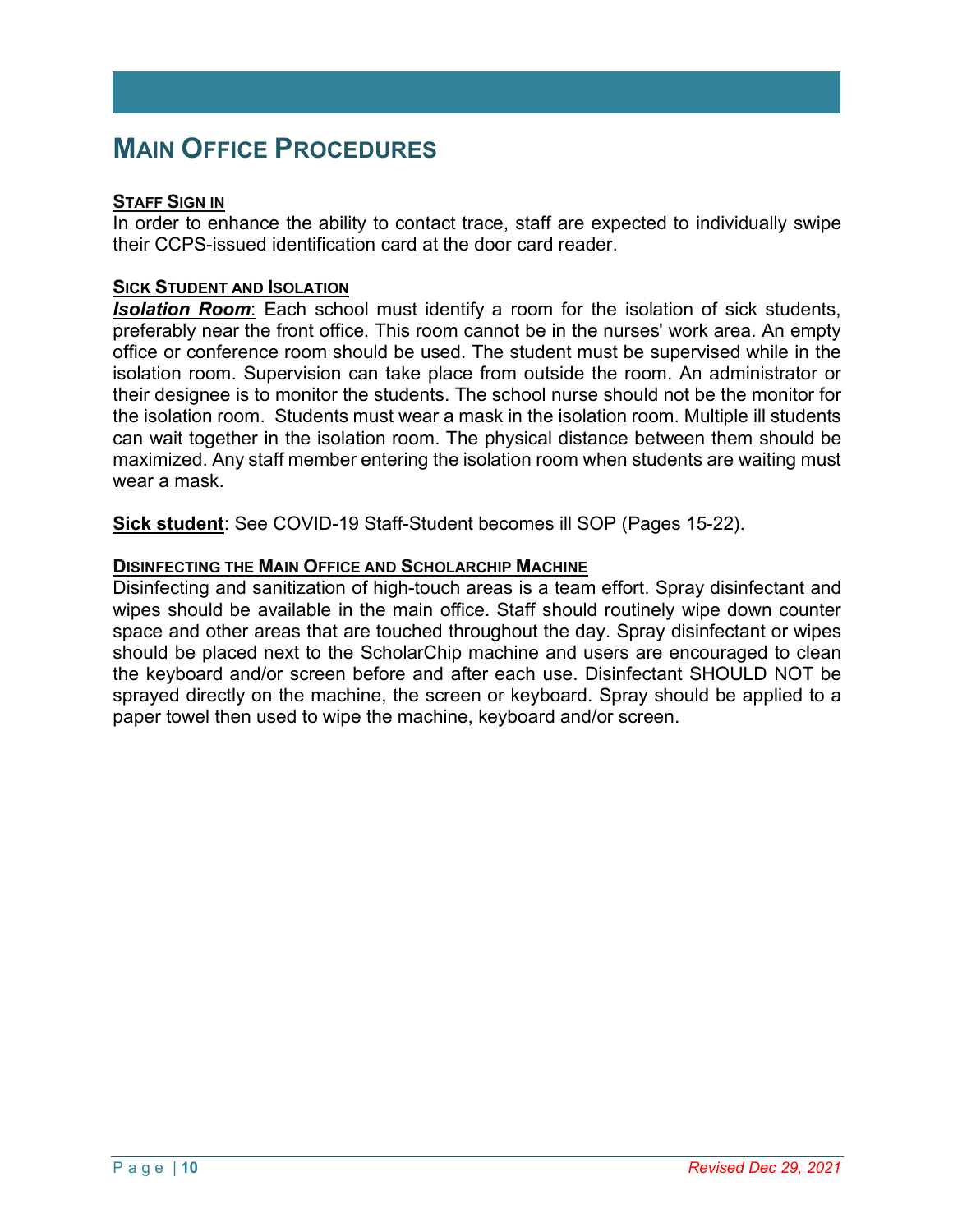### **STUDENT BECOMES SICK AT SCHOOL**

The below guidelines are established to guide CCPS in cases where a student becomes sick while at school.

Students who feel sick SHOULD NOT come to school.

### **STUDENT WHO FEELS SICK**

- Contact the school nurse via the phone to perform virtual pre-screening.
- At the school nurse's request, send the child to the school nurse's office (mask is required).
- School nurse will conduct a COVID-19 pre-screen (using the latest CDC/CCPS screening tool).
- If COVID symptoms are present, the student will immediately be placed in the predetermined isolation room.
	- o Masks must be worn in the isolation room.
	- o The student must be supervised in the isolation room.
	- $\circ$  Multiple students can be placed in the same room. Maximum physical distancing must be used.
	- $\circ$  Parents/guardians should be contacted immediately upon a symptomatic student being placed into isolation. The parent should be provided information both on the pick-up procedures (see below) and on CCPS's testing capability.
	- o Once the parent/guardian/caretaker picking up the student in the isolation room arrives, they are not allowed inside of the school. An administrator and the nurse must walk the child to the vehicle.
	- o Since the child has pre-screened with ANY COVID-19 symptoms, a PCR test should be offered to the parent/guardian (see asthma section if applicable). A signed consent and FERPA waiver must be obtained. Parents of high school students who drive may provide verbal consent for testing over the phone. The consent must be witnessed by the nurse and an administrator. The nurse and administrator will both sign and date the forms. In cases where a person other than parent/guardian picks up the student, the parent may give verbal consent for testing over the phone. The consent must be witnessed by the nurse and an administrator. This must be documented on both forms. If possible, the parent should also send an email to the school nurse indicating they consent to have their child tested for COVID-19 by CCPS.
	- $\circ$  If consent is agreed upon and waivers signed for testing, the tests will be given outside in the parent/guardians/student's vehicle. The parent/guardian should witness the test. For high school students who do not have a parent/guardian on-site, an administrator should witness the test.
		- Tests will be given in the manner prescribed by the manufacturer.
		- Tests should not be given to non-compliant students.
		- § Tests can only be administrated by a school nurse.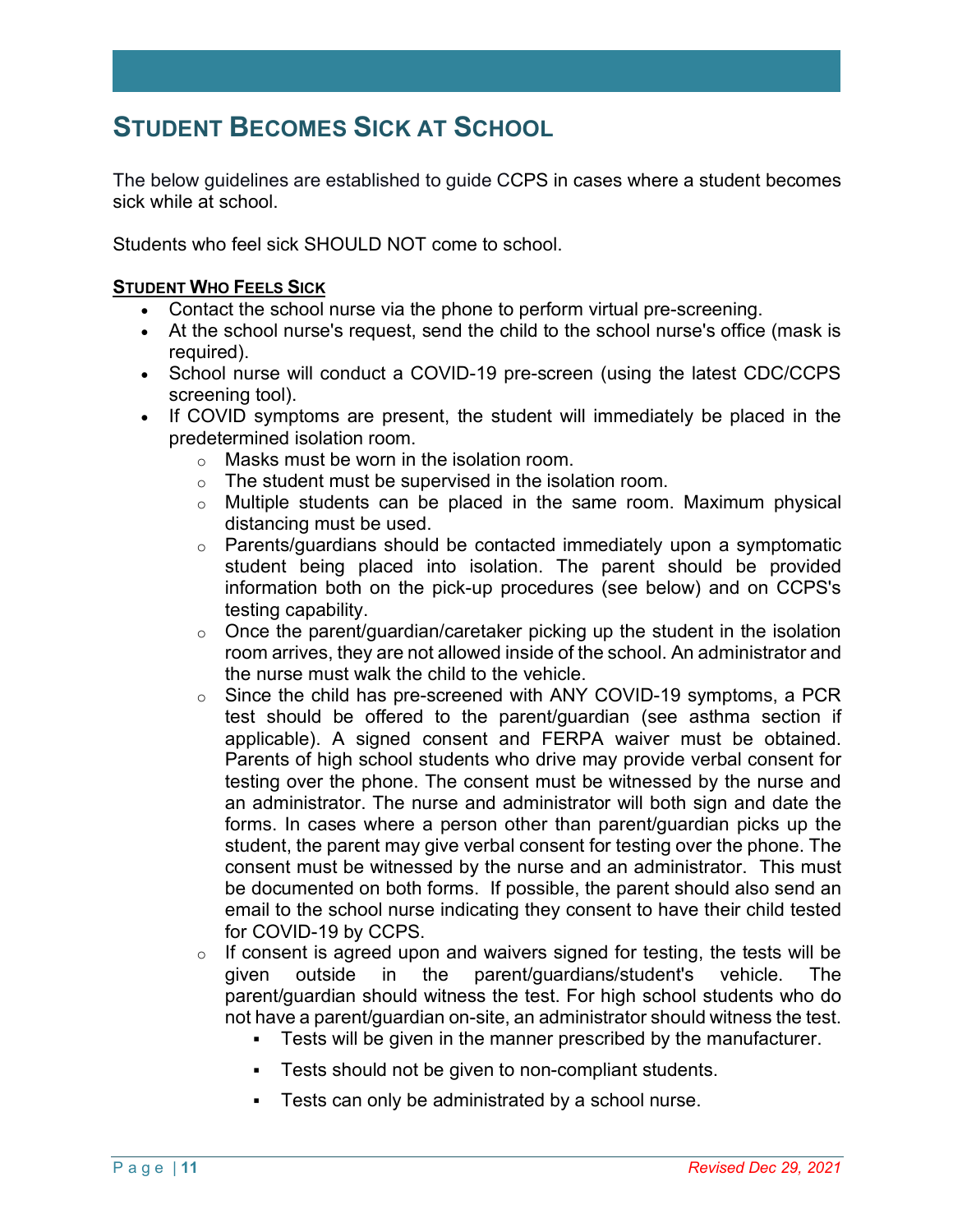$\circ$  The student may not return to school until the results of the test are known.

### Upon receipt of a positive test result:

- o The principal should be notified and gather potential contact tracing information from Synergy, the classroom(s) seating chart, and ScholarChip (if needed).
- o Administration should interview the student (See Administration Contact Tracing SOP (https://www.ccboe.com/index.php/road-to-reopening). Questions should be framed to determine individuals who have met the exposure threshold defined by the CDC during the positive person's contagious period while at school. Interviewers should remember to ask about siblings, playmates who are CCPS students, students who play together at recess, and students who ride in the same vehicle.
- o Information should be reported to the Office of School Safety and Security 301-392-5597 and covid@ccboe.com when possible.
- o After a positive COVID-19 test:
	- Students may not return to school until all the following have been satisfied:

No symptoms or mild symptoms: (best defined as symptoms similar to what is experienced with the common cold)

- At least 5 days since onset of symptoms has passed or 5 days from a positive test, AND
- 24 hours since last fever (without fever-reducing medication), AND
- All symptoms have gone away.

Moderate cases: (5 days after symptom onset and symptoms continue)

- Remain out for at least 10 days from symptom onset AND
- 24 hours since last fever (without fever-reducing medication, AND
- All symptoms are improving

Example: The positive person wakes up on the  $5<sup>th</sup>$  day after symptom onset and still feels lethargic (including tired), having muscle pain, and a cough, the person should continue to remain in isolation and return on or after day 10.

Severe cases: (cases requiring hospital admission)

At least 14 days have passed since the onset of symptoms, AND, documentation supporting the return from a physician turned into the school administration team.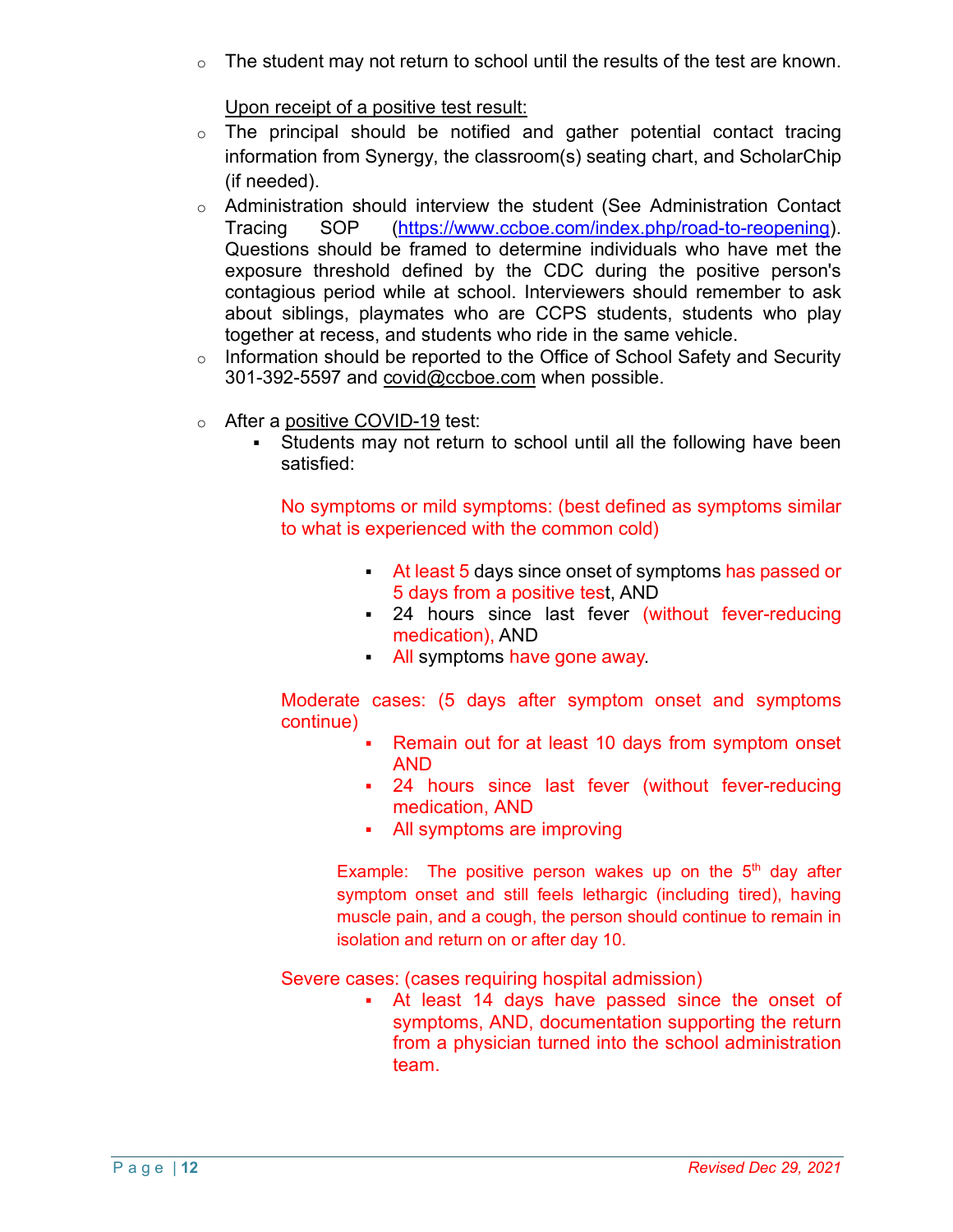- § Students who test positive on a rapid test but negative on a PCR test may return to school immediately following a negative PCR test if:
	- The student has no COVID-19 like symptoms, AND
	- The student has no known exposures to a COVID-19 positive person.
- Unvaccinated student/staff who have had a medically diagnosed case of COVID-19 are exempt from quarantine if re-exposed within 90 days of their initial positive test<sup>3</sup>.
	- Note: Staff/students participating in weekly screening testing who test positive and return to school after their isolation will likely continue to test positive for several weeks. Once two negative screenings are received, if the staff/student tests positive again, even within the 90 days, this will be treated as a new infection.
- Parents who wish to have their children return to school after their child has tested positive for COVID-19 must maintain continuous communication with their school's nurse via the telephone between the test results and the child's return to school. Telephonic check-in should be no less than every two school days. Nurses will add a note to Synergy documenting the contact and status of the student.
- The parent's failure to remain in contact with the school will result in a delay of the student returning to in-person instruction.
- Contact tracing for a known positive COVID-19 exposure:
	- $\circ$  The Office of School Safety and Security will assist in determining who meets the exposure threshold. These exposed individuals and/or their parents/guardians will be notified as soon as practical.
	- o Students who meet the exposure threshold (being within 3 feet of a COVID positive student for more than 15 minutes over a 24-hour timeframe) in Prek-12 classrooms or on a school bus, AND where masks are worn properly throughout the timeframe of the exposure are no longer required to be excluded from school.
		- Contact tracing must still be completed and students meeting the exposure threshold identified.
		- Parents/guardian must be notified of the exposure and their options.
		- Their student may remain in school but must:
			- Be reminded of the importance of daily pre-screening and symptom monitoring for at least seven days after the exposure, AND
			- § Parents should be encouraged to have their student tested 5- 7 days after the exposure, OR
		- Parents/guardian may elect to quarantine their student (see below for quarantine guidelines). If the parent elects to quarantine their student, the absence will be excused, and the "continuity of learning plan" implemented.

 <sup>3</sup> https://www.cdc.gov/coronavirus/2019-ncov/community/schools-childcare/k-12-contact-tracing/aboutquarantine.html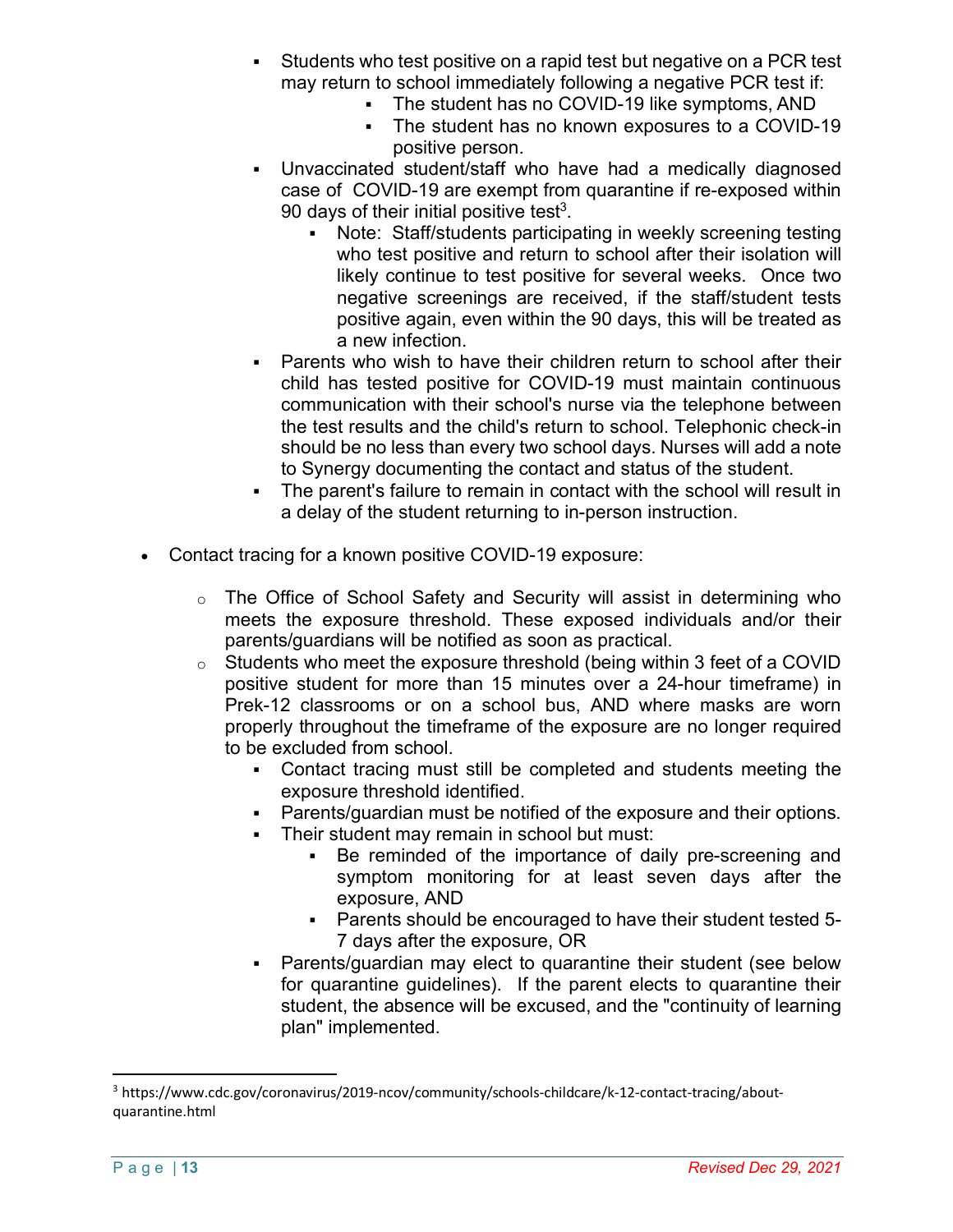- If the student becomes ill within 7 days of the known exposure, the child must be excluded from school immediately.
- If the student becomes sick after a known exposure while in the Prek-12 classroom the child may not return until:
	- They are no longer ill AND
	- Within the 10 days after symptom onset a negative PCR test is provided.
- o Unvaccinated students who met the exposed threshold and determined to have been exposed to a known COVID positive person, may remain in school because masks were worn consistently and appropriately during the exposure;
	- Should continue to quarantine outside of the school settings, AND
	- May not participate in higher-risk school-sponsored activities (ex. indoor or high contact athletics, band, chorus, P.E.) for the duration of the typical quarantine period (seven days). Teachers are responsible for providing alternate work for students affected by this situation.
		- Example: an unvaccinated student who is an athlete and member of the band participated in a small group activity with a COVID positive student, but masks were worn. The parent/guardian elects to have the student remain in school as a result of the exposure. The student may continue to come to school; however, the student cannot actively participate in band or their sport for a minimum of seven days from the exposure. The student can only return to these activities on the seventh day if they are not sick.
- o CCPS may end or temporarily stop the modified quarantine guideline listed above if there are indications of ongoing or uncontrolled transmission associated with the school.
- Known exposures to student that occur **outside of the Prek-12 classroom** or school bus (ie… lunch, gym, recess and/or outside of school)(see below chart); or the parent/guardian elects to quarantine a student as result of an exposure in a Prek-12 classroom or school bus; or masks were not worn properly or at all during the entire timeframe of the exposure:

If the exposed student was exposed to someone with COVID-19 **And** Have been boosted after the primary series of Pfizer, Moderna, or J&J **OR** Completed the full series of Pfizer or Moderna vaccines **within** the last 6 months **OR** Received the J&J vaccine within the last 2 months **OR**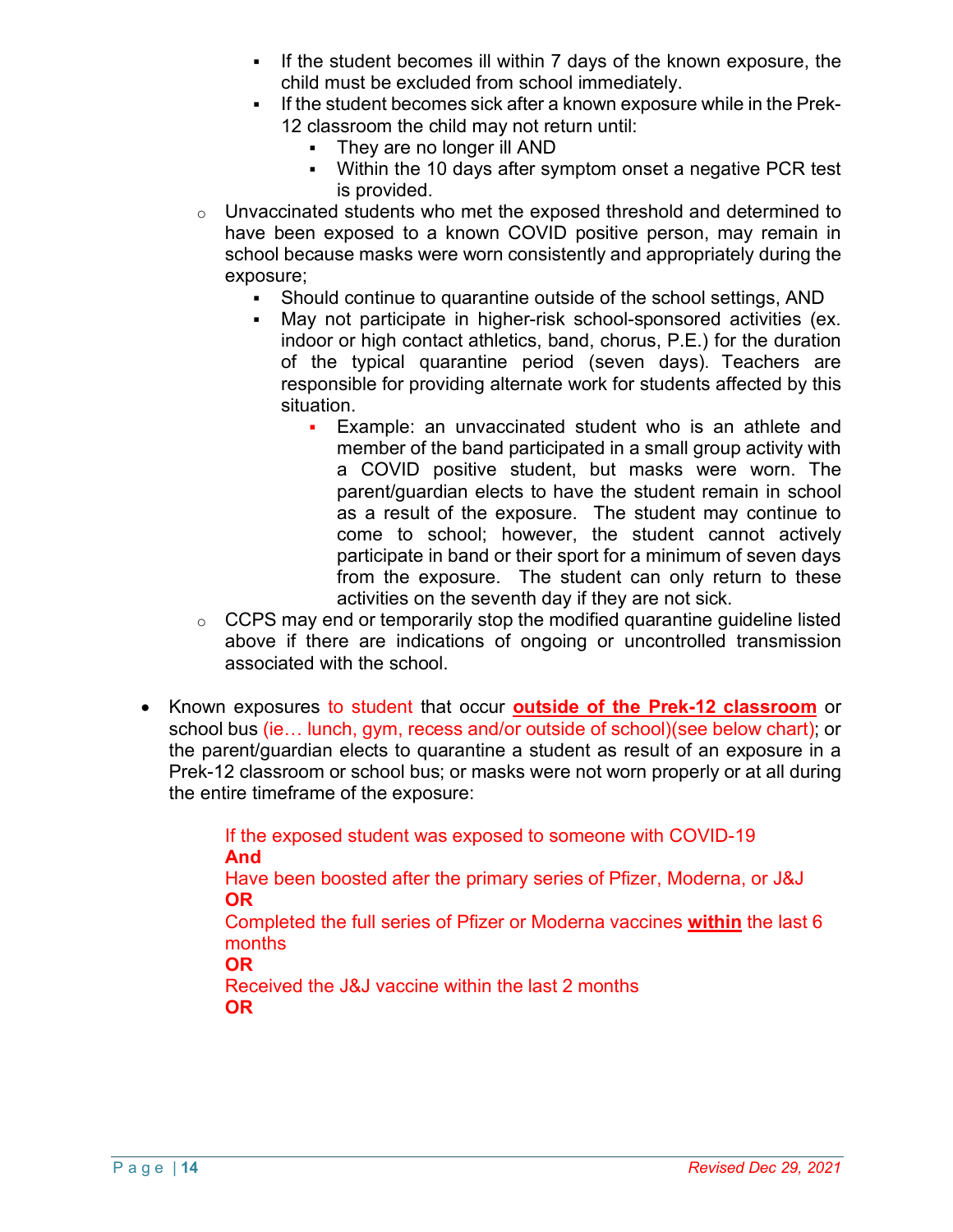Have tested a medically diagnosed positive COVID test within the last 90  $d$ ays<sup>4</sup>

- Wear a mask around others for 10 days (unless actively ingesting food)
- Test on day 5, if possible.

*If you develop symptoms stay home and seek testing.*

### **Quarantine for 7 days if you:**

### **If you:**

Completed the full series of Pfizer or Moderna vaccine **over** 6 months ago and are not boosted

**OR**

Completed the J&J over 2 months ago and are not boosted

### **OR**

Are unvaccinated

Stay home for 7 days.

### *If you develop symptoms stay home and seek testing*

- The exposed person must report any symptom development to the school; further, they should immediately self-isolate and contact their health care provider to determine if they need to be tested and work with the school to determine how long they should be excluded.
	- § Exposed students should NOT be referred to the school nurse for immediate testing.
	- $\circ$  Rapid tests given by the school nurse in school are given at the nurse's discretion. They are not CCPS primary tests and are primarily for individuals who display severe COVID symptoms.
		- Positive rapid tests with symptoms will be treated as positive results (see above)
		- Negative rapid test with COVID symptoms will be offered a PCR test. The person must remain out of school until results are received.
		- § Negative rapid test with COVID symptoms without a follow-up PCR will be presumed COVID positive and excluded for no less than five days.
- If testing is not completed on a student who pre-screens as potentially COVID positive:

 $\overline{a}$ <sup>4</sup> Staff/students participating in weekly screening testing who test positive and return to school after their isolation will likely continue to test positive for several weeks. Once two negative screenings are received, if the staff/student tests positive again, even within the 90 days, this will be treated as a new infection.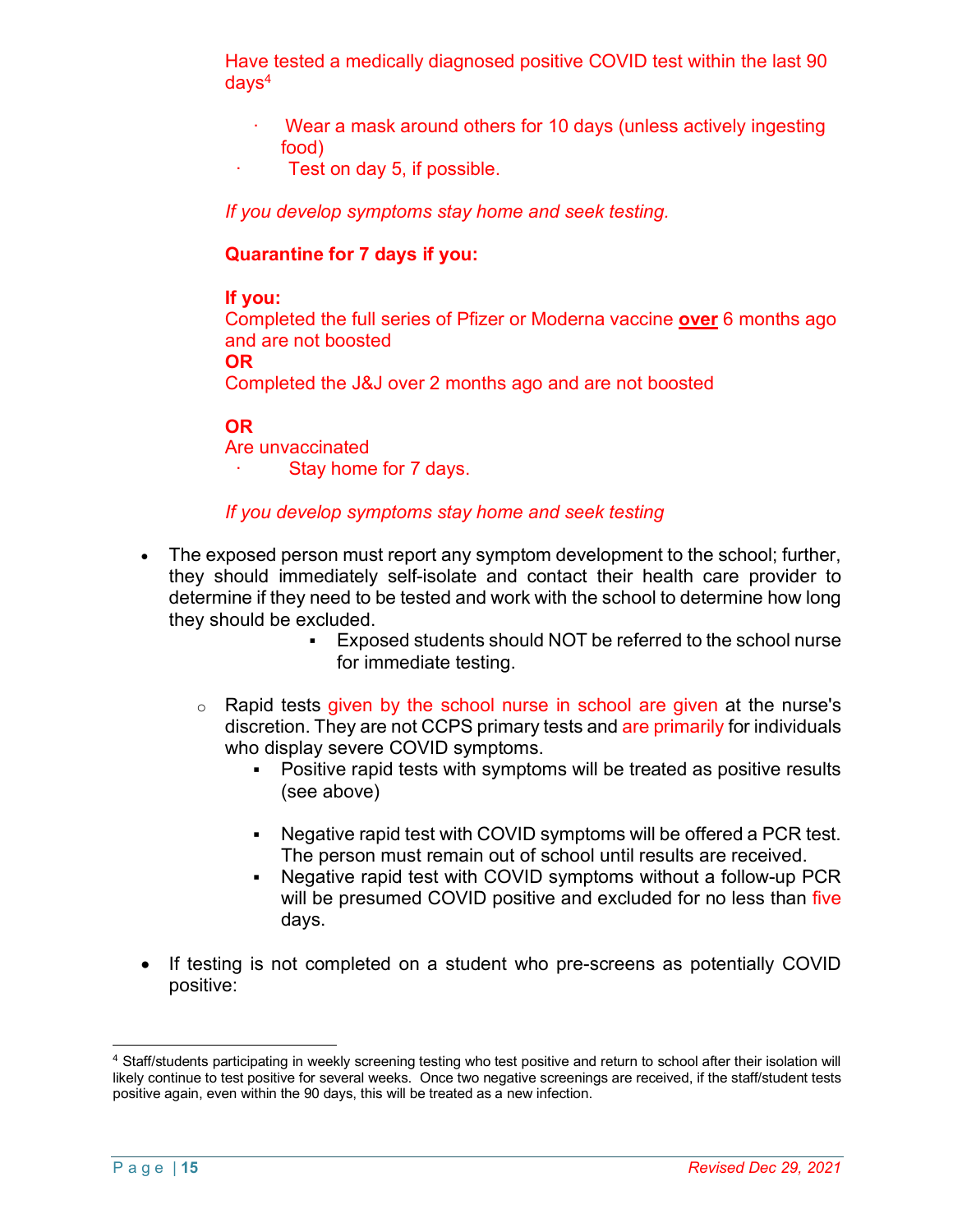- o The parent/guardian/caretaker/student should be interviewed about possible exposure to known positive COVID-19 persons.
	- If there are no known exposures to a positive COVID-19 person(s):
		- The student will be sent home. The student will be presumed positive and excluded from school for at least 10 days from that day.
	- Once the student is picked up, the parent/guardian should be instructed to follow up with the child's medical provider.
- $\circ$  If testing was performed, the parent would be provided a copy of the waiver and consent with the test results circled or given directions on how to find the information electronically if the electronic consent website is used.
- $\circ$  When vacated, the isolation room should be cleaned and sanitized.
- o Mitigation strategies that CCPS is prepared to implement when appropriate:
	- § Cleaning, disinfecting, and/or sanitizing hard surfaces where a person who tested positive or became ill at school sat or reasonably would have touched during the same school day the person tested positive or became ill.
	- When a person tests positive while at school, trash cans in the room (s) where the positive person occupied must be emptied and sprayed with disinfectant.
	- § Fogging (as needed).
	- Closure of the facility if directed by the health department.
- o Students who pre-screen as potentially being positive for COVID-19 while at school shall not be placed on the bus to be transported home.
- o Walkers who pre-screen as potentially being positive for COVID-19 while at school should not be allowed to walk home.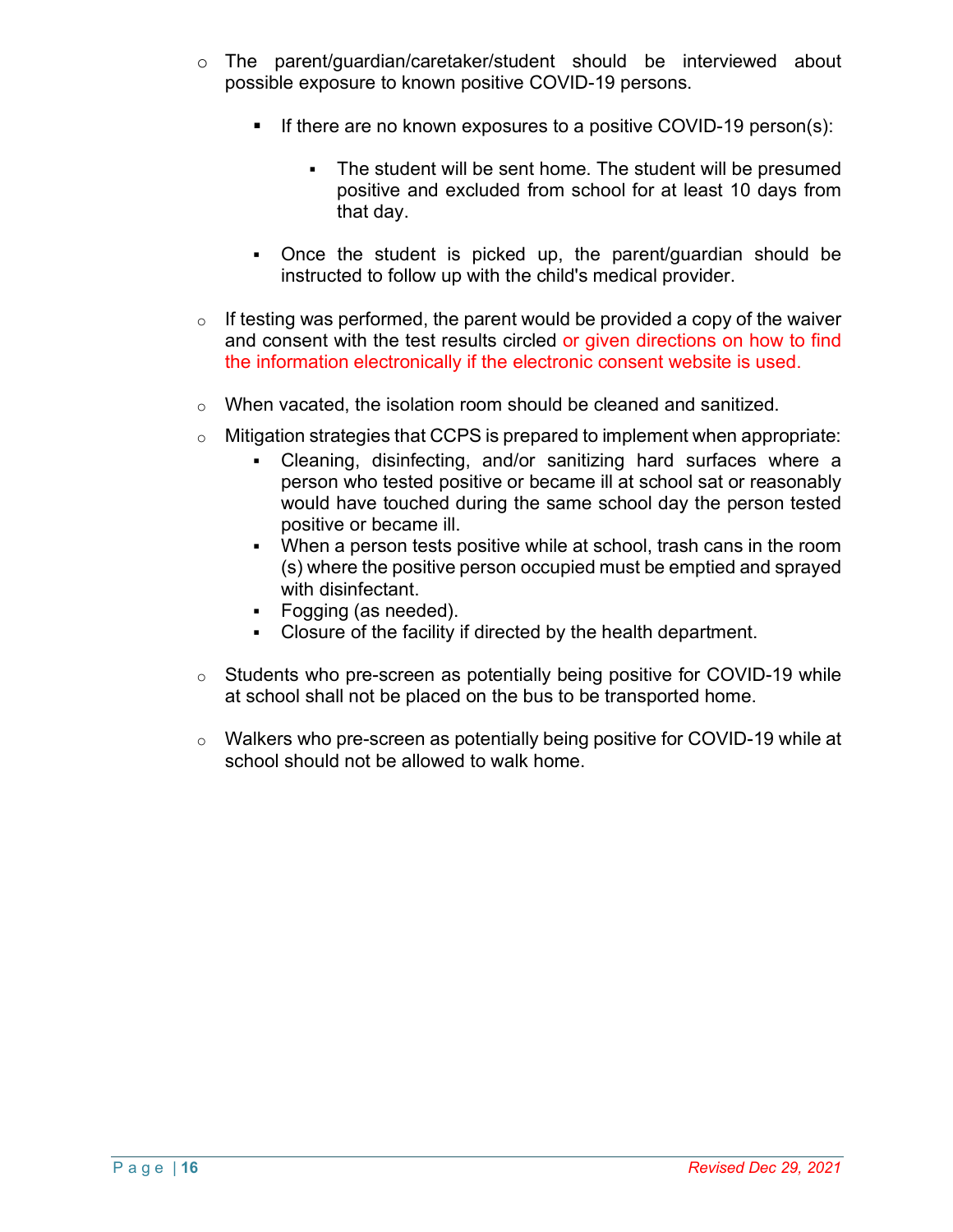### **ASTHMATIC STUDENTS**

Students who have a physician diagnosis of asthma, have medication at school, and who experience an asthma attack or begin to suffer symptoms may be given their prescribed medication. If treatment reduces symptoms, the student may return to class as long as they do not have any other COVID-19 related symptoms. If asthma symptoms AND other COVID-19 related symptoms are present, testing for COVID-19 should be offered and the processes outlined above followed.

### **STUDENTS WITH OTHER CHRONIC HEALTH CONDITIONS**

Students who have a physician diagnosed chronic condition can be treated with "as needed" medication to alleviate symptoms identified by the provider that are considered baseline for the student. The physician's guidance must identify which COVID-19 like symptoms may present and should be expected with the chronic condition. If there is a prescribed medication that may alleviate the symptom, it should be administered prior to the exclusion of the student using to COVID protocols.

### **PARENT/GUARDIAN NOTIFICATION PROCESS**

The removal of sick students from school must occur as quickly as possible. Having a child sit in medical isolation can be traumatic for children. With the limited medical resources CCPS has on-site, we must make every effort to have ill students taken home as rapidly as possible. If a parent or guardian refuses to cooperate with CCPS to have a child removed in the most expeditious manner, the Office of School Safety and Security should be contacted as soon as it becomes evident cooperation is lacking. Multiple phone numbers have been provided to school administration to contact members of the Office of School Safety and Security. The activation of the 911 system may only begin after consultation with the Office of School Safety and Security or if a life-threatening emergency is occurring.

Contact with parents and guardians should begin with the school nurse. However, school administrators must be active in the process. Front office personnel should also be used to assist in contacting emergency contacts.

- $\circ$  Note the time. Arrangements should be made to have the student picked up as soon as possible with a goal of within 60 minutes of first notification but reasonableness must be applied in every situation.
	- Parent/guardian should be informed their child is ill, displaying potential symptoms of COVID-19, and must be picked up.
	- Remind parent/guardian they have 60 minutes to pick up their child.
	- § Request an estimated time of arrival, note the conversation and time.
	- Inform them that when they arrive, they should call the school and the child will be escorted to their vehicle.
	- If parent/guardian says they will not be able to pick up their child within 60 minutes, inform them CCPS will begin calling those listed on the child's emergency card. Parent/guardian should also be attempting to find someone to pick up their child.
- o Thirty minutes after first notification unless there is an agreed-upon time within the 60-minute window:
	- Contact the parent a second time.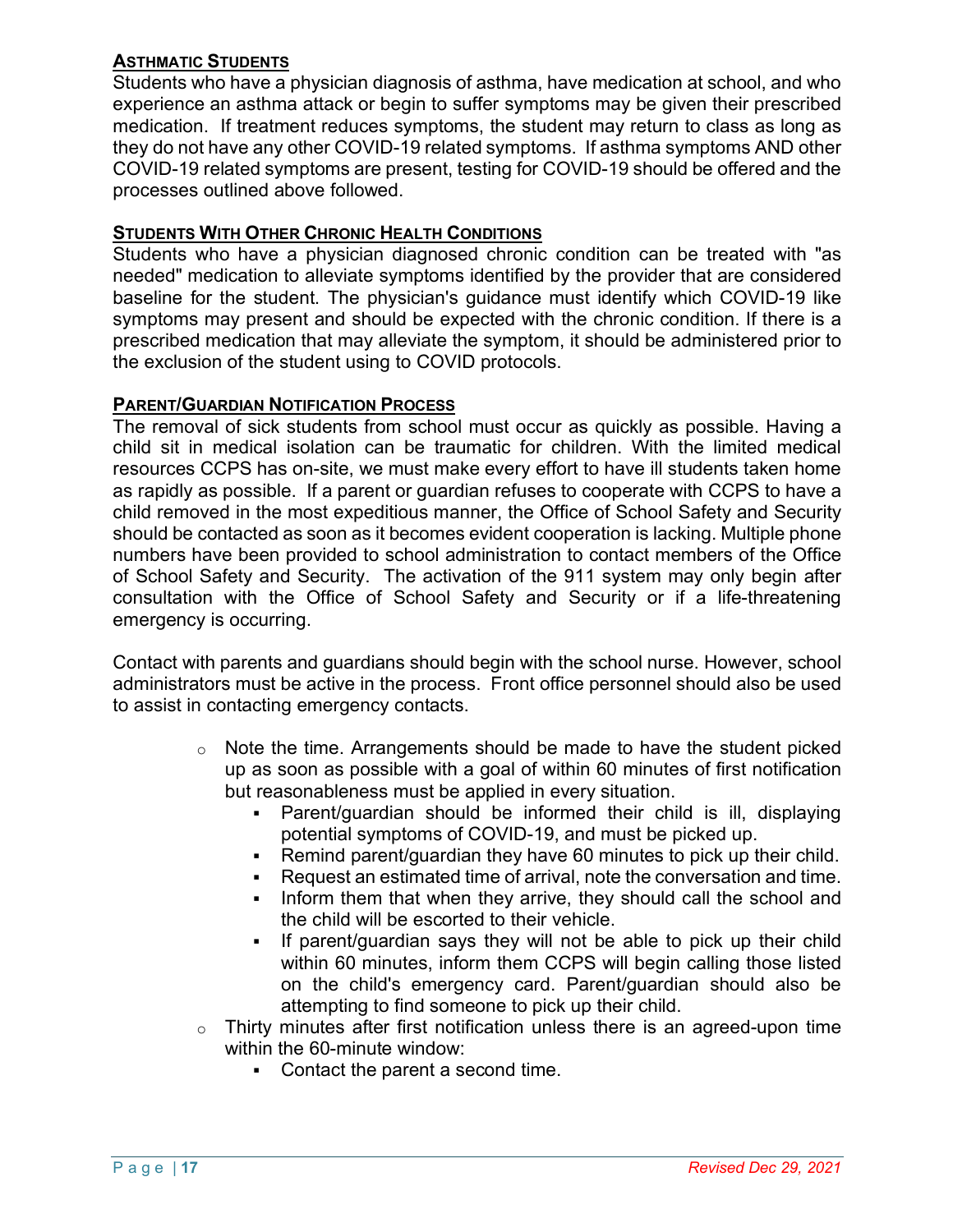- Inform the parents they have 30 minutes to pick up or have someone pick up their child.
- Request estimated time of arrival. Note the conversation and time.
- $\circ$  45 minutes after first notification (if there is no new information):
	- Contact parent/quardian a third time.
	- Inform them they have 15 minutes to pick up or have someone pick up their child.
	- Request estimated time of arrival; note the conversation and time.
- $\circ$  60 minutes after first notification without resolution or reasonable estimated time of arrival:
	- The Office of School Safety and Security: Ext: 5550 or 5551 should already be aware of the situation and working with the school to rectify the situation.
- $\circ$  If the isolation room is empty, contact building service to have the room cleaned and sanitized.

### **SICK STUDENTS WHO DO NOT PRE-SCREEN WITH COVID-19 SYMPTOMS**

In order to return to in-person instruction after any non-COVID related illness, the student should be symptom free without symptom treating medication for at least 24 hours.

### **MEDICAL WASTE DISPOSAL**

COVID-19 test kits, swabs and gloves used during testing or handling of a contaminated test kit should be placed into a sealable plastic bag, sprayed with an approved school disinfectant and disposed of in a "sharps container" in the nurses office. PPE (other than washable gowns) should be disposed of in waste containers. Washable gowns should be washed when soiled.

### **STUDENT DRIVERS**

Student drivers who become ill at school may drive home if the school nurse determines them to be medically able to drive and the parent/guardian provides permission to a school administrator.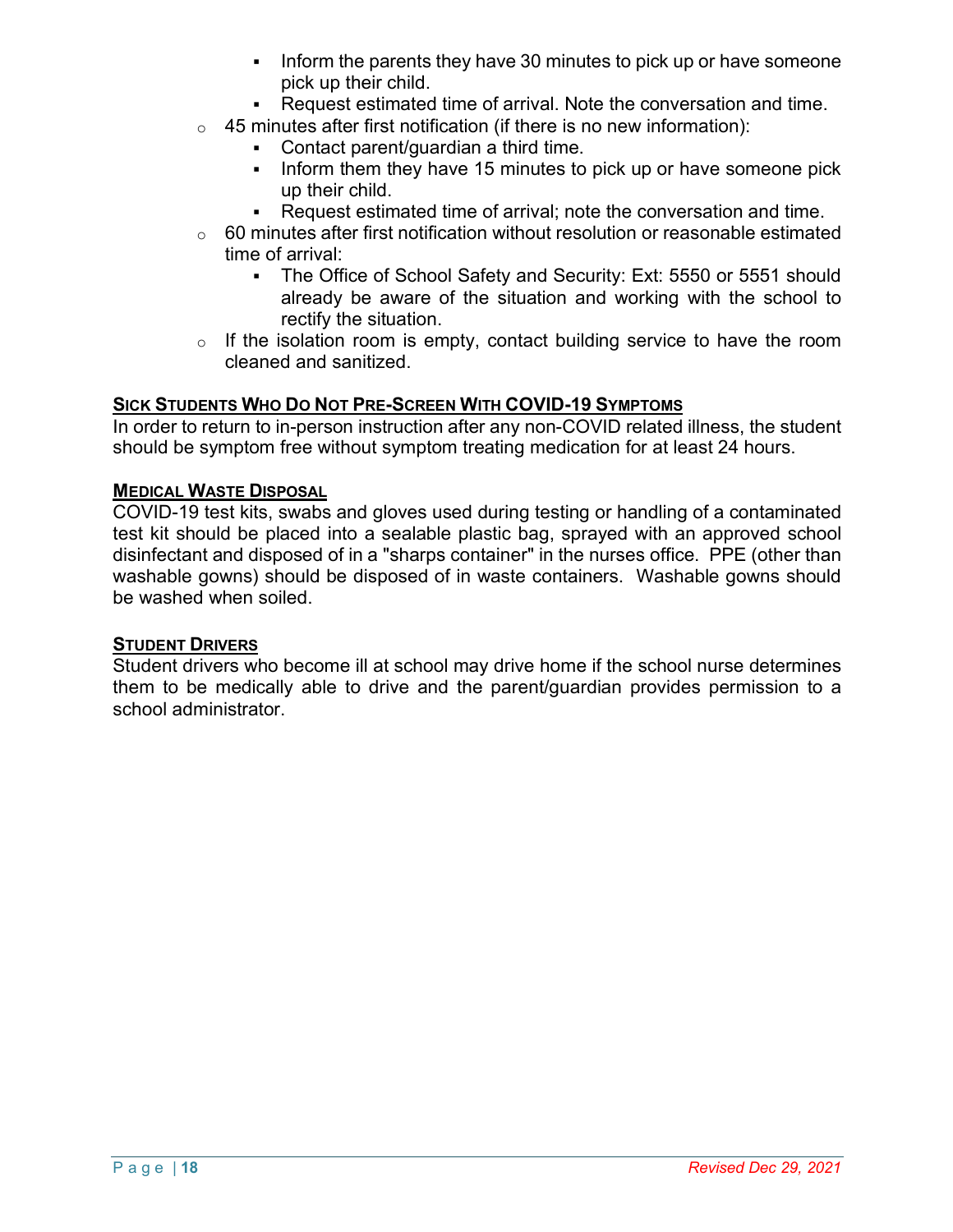### **NOTIFICATION OF A POSITIVE COVID-19 STUDENT**

**Due to accuracy issues and inconsistency related to "take-home" Rapid COVID-19 tests, CCPS will likely not accept them as confirmatory tests. Follow-up testing through a medical vendor should be provided. Take-home tests will never be utilized to meet weekly screening mandates or testing out of quarantine.**

The guidance below was established to guide CCPS in cases where a student notifies the system that they have a potential/positive test result from an external source and have been in a CCPS facility.

o Parents/guardians of students are expected to notify their child's principal of positive COVID-19 test results as soon as possible.

When a CCPS administrator is notified of a positive COVID-19 test result from a student who has attended school or athletics, the administrator will ask the following:

- When was their test completed?
- When were the test results received?
- When were symptoms first noticed?
- When was the last time the student was at school?
- Are there any siblings or is the parent a staff member we need to be concerned with?
- Does the child play with any other CCPS students outside of school?
- Is the student a bus rider? If so, which bus?
- Where was the COVID-19 test completed?
- When was the last time the student was in the building?
	- o Pull and archive potential contact tracing information:
		- Synergy.
		- ScholarChip.

An email notification with the answers to the above questions should be sent to Covid@ccboe.com (internal use only) to ensure members of the team who are not located at the school are informed. Include the phone number of the student's parents.

- CCPS will work with the Charles County Department of Health to conduct supplemental and additional contact tracing.
- CCPS will work with the health department to identify persons who may have met the COVID-19 exposure threshold defined by the CDC.
- CCPS will contact those who have been identified as meeting the exposure threshold at school.

Mitigation strategies that CCPS is prepared to implement when appropriate:

• Cleaning, disinfecting and sanitizing.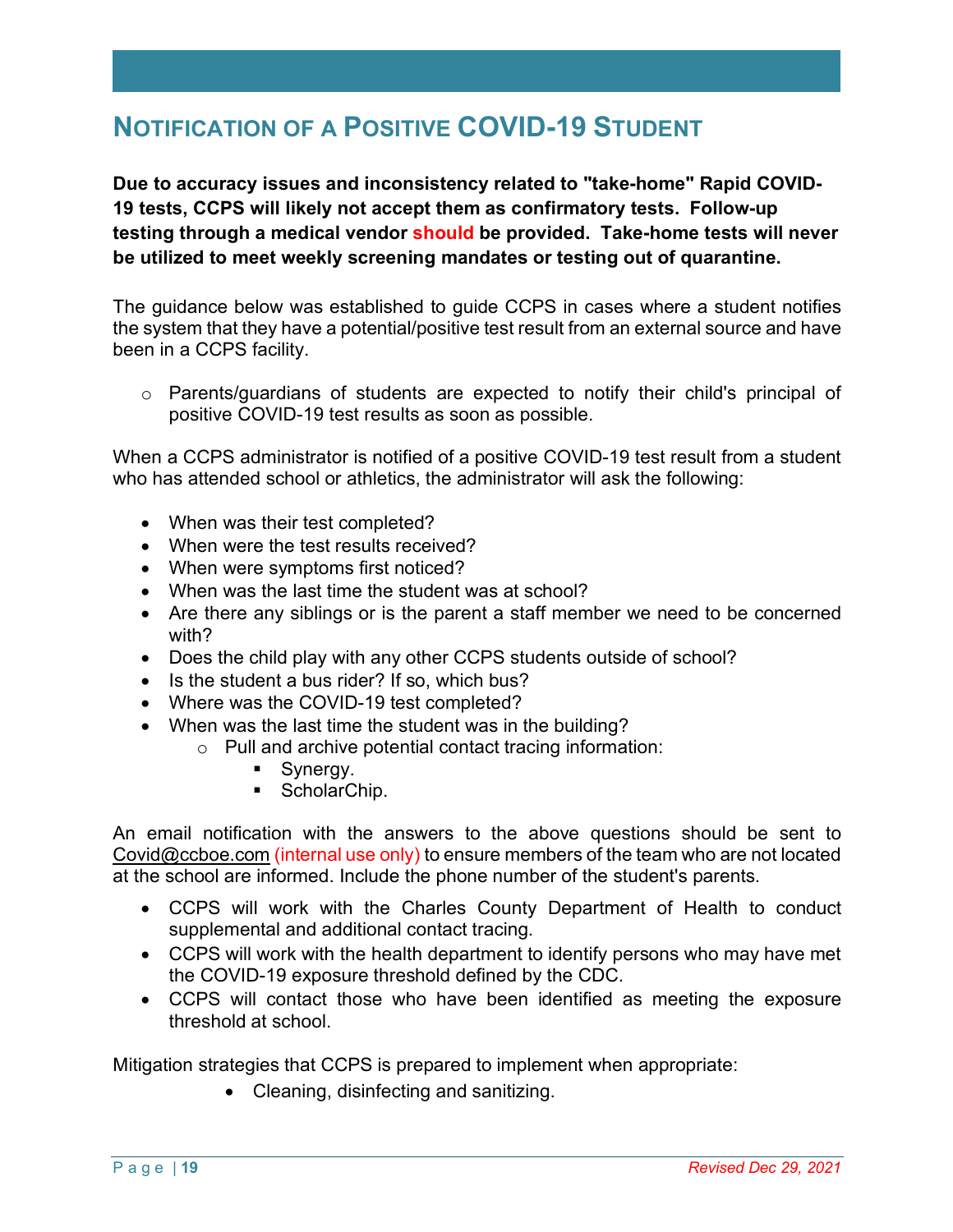- Fogging (as needed).
- Closure of the facility if directed by the health department.

After a positive COVID-19 diagnosis:

• Students should not return to school until all the following have been satisfied:

No symptoms or mild symptoms: (best defined as symptoms similar to what is experienced with the common cold)

- At least 5 days since onset of symptoms has passed or 5 days from a positive test, AND
- 24 hours since last fever (without fever-reducing medication), AND
- All symptoms have gone away.

Moderate cases: (5 days after symptom onset and symptoms continue)

- Remain out for at least 10 days from symptom onset AND
- § 24 hours since last fever (without fever-reducing medication, AND
- All symptoms are improving

Example: The positive person wakes up on the  $5<sup>th</sup>$  day after symptom onset and still feels lethargic (including tired), having muscle pain, and a cough, the person should continue to remain in isolation and return on or after day 10.

### Severe cases: (cases requiring hospital admission)

At least 14 days have passed since the onset of symptoms, AND, documentation supporting the return from a physician turned into the school administration team.

Parents who wish to have their children return to school after their child has tested positive for COVID-19 must maintain communication with their school's nurse via the telephone between the test results and the child's return to school. Telephonic check-in should be no less than every two school days.

The parent's failure to contact the school will result in a delay of the student returning to in-person instruction.

CCPS will regularly update a publicly accessible COVID dashboard on its website that indicates COVID related statistics.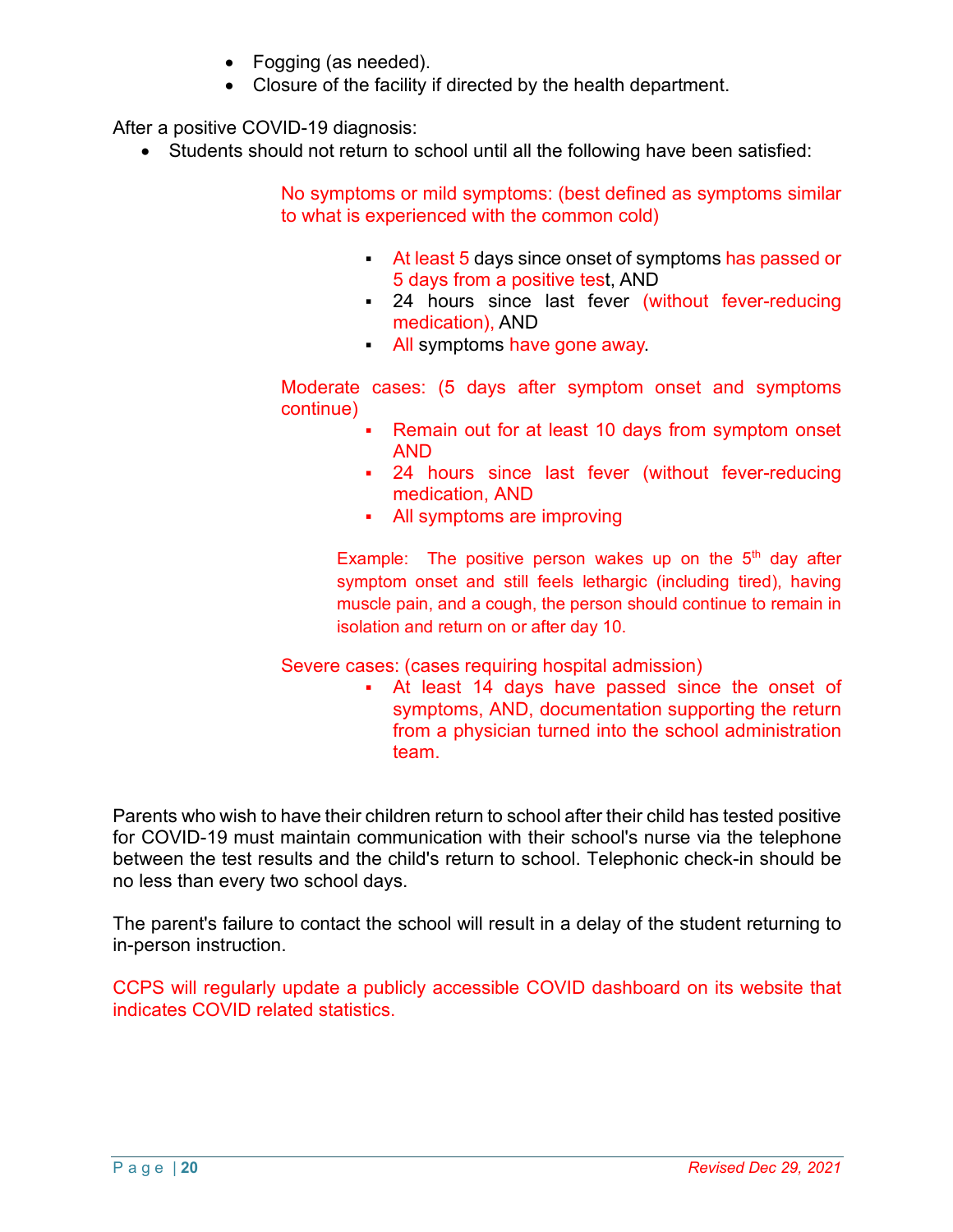### **STUDENTS WHO ARE TESTED DUE TO OUTSIDE-OF-SCHOOL EXPOSURE, PLACED IN QUARANTINE DUE TO A KNOWN EXPOSURE, OR TRAVEL**

- Administrators should review and use the Contact Tracing SOP to assist in these situations.
- Students who are tested for COVID-19 due to a known exposure, possible exposure, being ill or "peace of mind" testing are not allowed in CCPS facilities or buildings until they receive their results and the results are negative.
- Students who participate in CCPS's COVID-19 screening testing are allowed to remain at school while awaiting testing results.

If the exposed student was exposed to someone with COVID-19 **And**

Have been boosted after the primary series of Pfizer, Moderna, or J&J **OR**

Completed the full series of Pfizer or Moderna vaccines **within** the last 6 months **OR**

Received the J&J vaccine within the last 2 months

#### **OR**

Have tested a medically diagnosed positive COVID test within the last 90 days<sup>5</sup>

- Wear a mask around others for 10 days (unless actively ingesting food)
- Test on day 5, if possible.

*If you develop symptoms stay home and seek testing.*

### **Quarantine for 7 days if you:**

### **If you:**

Completed the full series of Pfizer or Moderna vaccine **over** 6 months ago and are not boosted

**OR**

Completed the J&J over 2 months ago and are not boosted

### **OR**

Are unvaccinated Stay home for 7 days.

*If you develop symptoms stay home and seek testing*

 $\overline{a}$ <sup>5</sup> Staff/students participating in weekly screening testing who test positive and return to school after their isolation will likely continue to test positive for several weeks. Once two negative screenings are received, if the staff/student tests positive again, even within the 90 days, this will be treated as a new infection.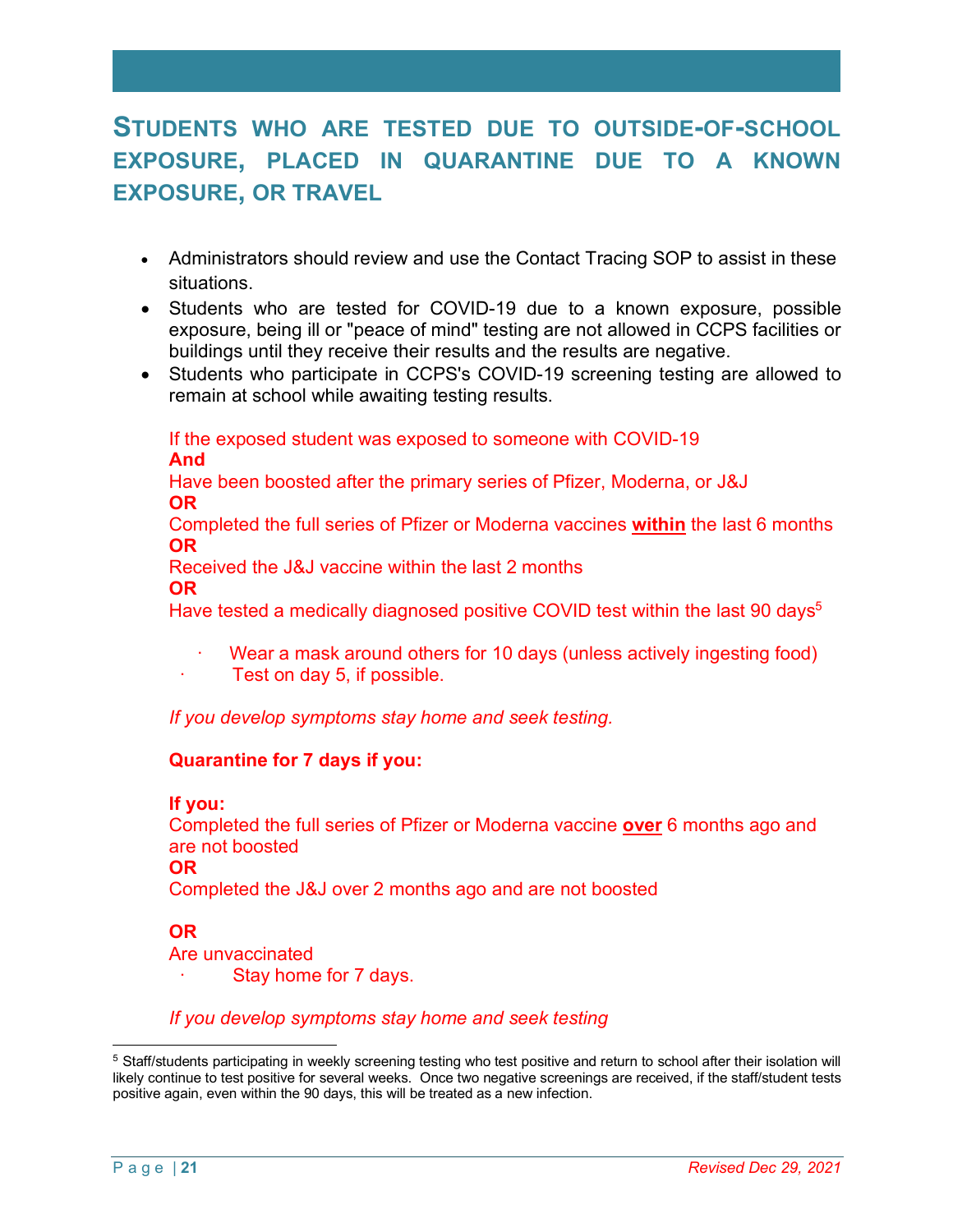- $\circ$  The exposed person must report any symptom development to the school; further, they should immediately self-isolate and contact their health care provider to determine if they need to be tested and work with the school to determine how long they should be excluded.
- Students who have been exposed to a person who is ill and the person is awaiting COVID-19 test results may not return to school until the test results of the person they have been exposed to are known. If the person's test results are negative, the student may return immediately. If the person is positive, the student must quarantine using the guidelines described above.
- Students who travel must follow the latest State of Maryland law, order, or advisory. CCPS may require documentation of compliance with current law, order or advisory prior to the student's return to school.

### **FULLY VACCINATED STUDENTS WHO ARE ILL**

Fully-vaccinated students who are ill, have no known exposures to a COVID positive person in the last 7 days, and have a negative rapid test (completed at a medical or CCPS facility), may return while they await PCR results, if they were given that test, as long as they are no longer ill.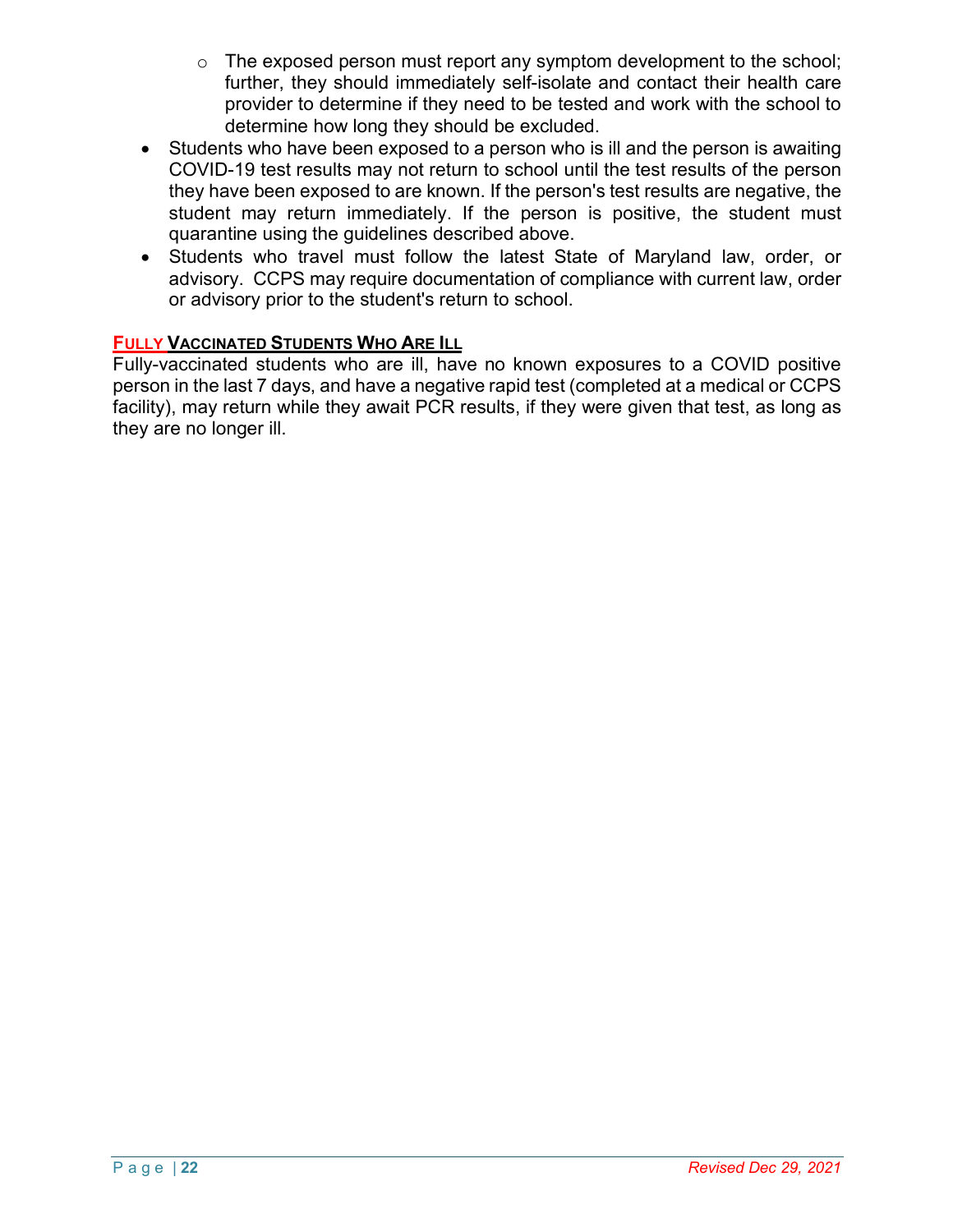### **CCPS TESTING OF STAFF/STUDENTS OUTSIDE OF THEIR HOME SCHOOL**

### **SYMPTOMATIC STAFF/STUDENTS**

To further encourage parents and staff not to report to the school ill, CCPS will conduct free COVID-19 testing for symptomatic students receiving face-to-face instruction and staff, on an appointment basis only in the parking lot of the Jesse L. Starkey Administration Building. The supervising school nurse may set up appointments and make themselves available as needed. Staff/parents must call 301-932-6615 to be screened by the school nursing management team and receive an appointment. Clear instructions will be given as to where to park, that masks must be worn by everyone in the vehicle, and the person tested will not enter the building. Nurses at schools may conduct testing of symptomatic if time allows.

### **STAFF WHO HAVE TRAVELED OUT OF STATE ON OFFICIAL BUSINESS AND MUST BE TESTED BECAUSE OF A LAW, ORDER, OR ADVISORY**

When a law, order or advisory is in place that requires COVID-19 testing after out of state, travel is in place, staff who are on official CCPS business may be tested at the Jesse L. Starkey Administration Building by the school nurse management team. Staff must call 301-934-7346 to schedule an appointment.

### **COVID-19 STAFF PROCEDURES**

The guidance below was established to assist CCPS with cases where a staff member is awaiting COVID-19 test results, has tested positive for COVID-19, met the CDC threshold for exposure to a known COVID-19 person, is suffering from a "COVID like illness," or other situation where protective mitigation strategies have been determined by CCPS as appropriate to protect the employee or other staff.

#### **STAFF MASK USE**

School staff must wear cloth face coverings while in the school building; unless alone in a classroom or workspace; those with a cubical workspace who are using standing workstations need to wear a mask while standing.

Staff must wear a mask while riding a school bus.

Face shields may be worn by staff, but only in conjunction with a cloth mask.

Staff may wear a clear plastic mask while teaching phonics or for other instructional purposes. The clear plastic mask should be replaced with a cloth mask as soon as possible.

• A cloth face covering must: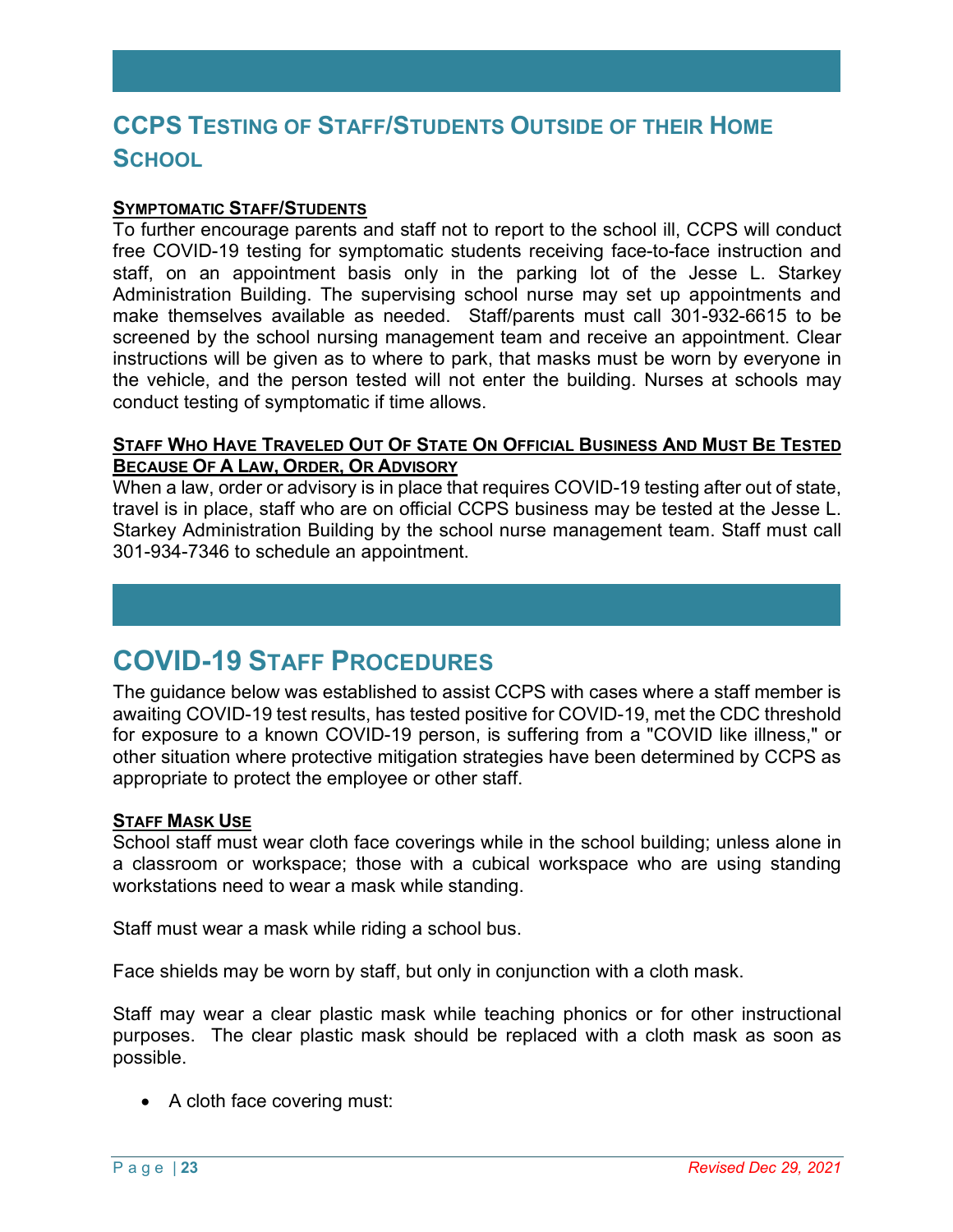- Be professional in appearance.
- Be worn to cover the nose and mouth.
- Never be worn around the neck or over the head.
- Never be shared.
- Be removed and replaced if it becomes wet or soiled.

### **FEELING ILL**

Staff who are ill or not feeling well should **NOT** report to work.

Staff who report to work or remain at work knowingly suffering from ANY COVID-19 symptoms are subject to disciplinary actions.

If a staff member is suffering from ANY COVID-19 symptoms (listed below), they must notify the Office of Human Resources/Office of School Safety and Security (covid@ccboe.com) and their supervisor. Staff should include their phone number in the email. They should also seek COVID-19 testing as soon as possible.

Current list of COVID-19 priority symptoms:

- New uncontrollable cough
- Fever (over 100.4) or higher
- New onset of severe headache, with a fever of over 100.4
- Sore throat with visible redness
- Difficulty breathing
- Vomiting
- Diarrhea
- New loss or change in your ability to taste or smell

For staff with chronic conditions such as asthma or allergies, the symptoms should represent a change in their baseline health.

### **Staff who have been exposed to a known positive person:**

If the exposed staff member was exposed to someone with COVID-19 **And** Have been boosted after the primary series of Pfizer, Moderna, or J&J **OR** Completed the full series of Pfizer or Moderna vaccines **within** the last 6 months **OR** Received the J&J vaccine within the last 2 months **OR** Have tested a medically diagnosed positive COVID test within the last 90 days<sup>6</sup>

 $\overline{a}$ 

<sup>&</sup>lt;sup>6</sup> Staff/students participating in weekly screening testing who test positive and return to school after their isolation will likely continue to test positive for several weeks. Once two negative screenings are received, if the staff/student tests positive again, even within the 90 days, this will be treated as a new infection.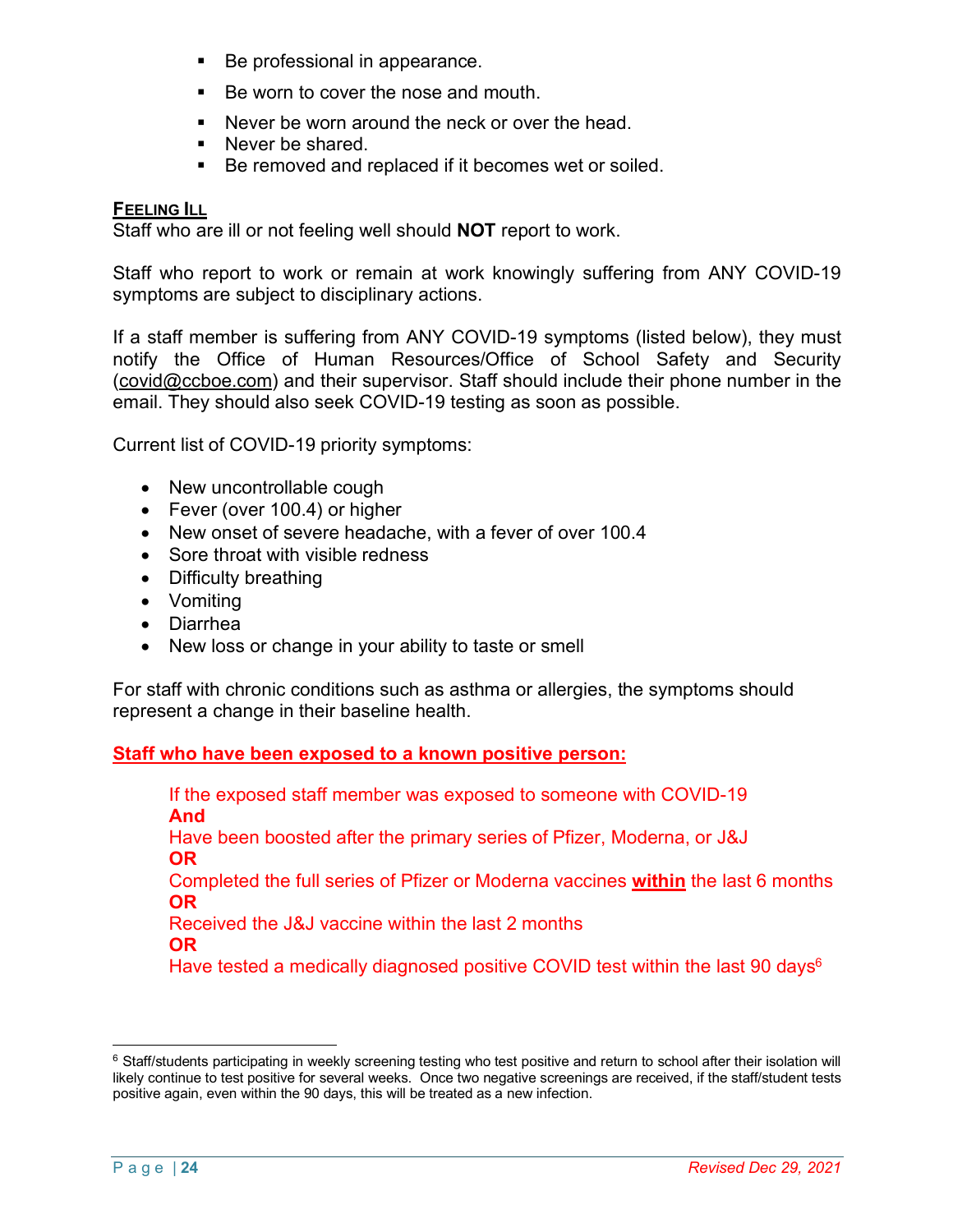- Wear a mask around others for 10 days except when actively participating in practice or competition.
- Test on day 5, if possible.

*If you develop symptoms stay home and seek testing.*

### **Quarantine for 5 days if you:**

### **If you:**

Completed the full series of Pfizer or Moderna vaccine **over** 6 months ago and are not boosted

### **OR**

Completed the J&J over 2 months ago and are not boosted

### **OR**

Are unvaccinated

- Stay home for 5 days.
	- Consider testing after 5 days

### *If you develop symptoms stay home and seek testing*

### **FULLY VACCINATED STAFF WHO ARE LIVING WITH A COVID POSITIVE PERSON**

- Can continue to come to work/school.
- Utilizing the different scenarios listed below, determine how long caution should be taken in participating or facilitating small group work, hand over hand instruction for lengthy periods of time, guided reading/math, or other activities where 6 feet of distance cannot be maintained and the activity last over 15 minutes.
- If at all possible, staff should stop or greatly limit contact with the COVID-positive person.
- If separation is not possible:
	- $\circ$  During the positive person's 5 to 10 days of being contagious and 7 days after;
		- Ensure proper mask-wearing.
		- § Concentrate on maintaining physical distance (this includes limiting small group works, eating with co-workers, other higher-risk activities that involve close proximity) for 17 days.
		- **•** Actively monitor for symptoms for the entire 17 days.
			- As soon as symptoms appear, make arrangements to leave work, or not come into work and contact covid@ccboe.com.
	- o Consider seeking testing 5-7 days after exposure.
- If separation is possible,
	- o Monitor for symptoms for 7 days.
		- As soon as symptoms appear, make arrangements to leave work, or not come into work and contact covid@ccboe.com.
	- o Ensure proper mask wearing.
	- o Concentrate on maintaining physical distance (this includes limiting small group work, eating with co-workers, other higher-risk activities that involve close proximity) for 7 days.
	- o Consider seeking testing 5-7 days after exposure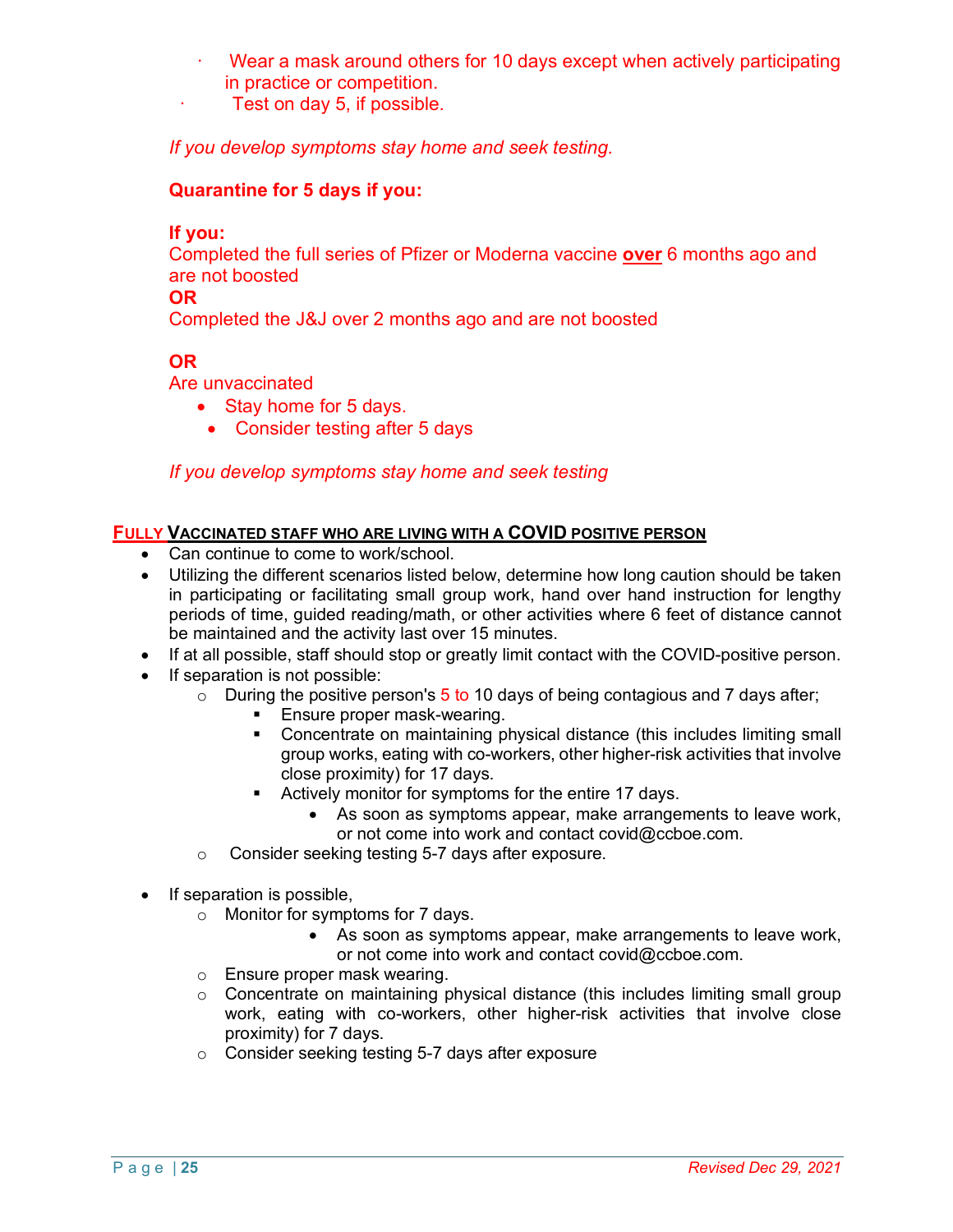### **FULLY VACCINATED STAFF WHO ARE ILL**

Fully-vaccinated staff who are ill, have no known exposures to a COVID positive person in the last 7 days, and have a negative rapid test (completed at a medical or CCPS facility), may return while they await PCR results if they were give that test, as long as they are no longer ill.

CCPS may request proof of vaccinations or may confirm the receipt of the COVID-19 vaccinations through the Maryland Department of Health.

### **STAFF WHO BECOME COVID POSITIVE/EXPOSED TO A KNOWN POSITIVE PERSON OR ARE AWAITING TEST RESULTS**

- All staff members who test positive for COVID-19 must self-report test results to the Office of Human Resources (covid@ccboe.com) within 24 hours of receiving notification. Staff should include a phone number in the email.
- Staff members who have not been fully vaccinated for COVID-19 or suspected COVID-19 person must report the event to their supervisor within 24 hours of being notified.
- Staff who have a question about possible exposure should email covid@ccboe.com and include a phone number in the email.
- Staff members who are placed into quarantine or isolation due to exposure, potential exposure, or testing positive must use their leave during the required quarantine or isolation time.
- Staff members who are tested to comply with a State of Maryland order (such as travel order) must report the testing to covid@ccboe.com and their supervisor.
- Staff awaiting COVID-19 test results (except exemptions listed below) are not allowed in CCPS facilities or buildings until they receive a negative test result.
	- o Staff who are tested for the purposes of visiting assisted living homes or nursing homes due to a state regulation, law or order are NOT required to notify CCPS of precautionary testing unless the result is positive for COVID-19.
	- o Staff who work secondary jobs that require routine COVID-19 testing (healthcare facilities, assisted living homes, nursing homes) are not required to notify CCPS of precautionary testing unless the result is positive for COVID-19.
	- o Staff who participate in CCPS's COVID-19 screening testing are allowed to remain at school while awaiting testing results.
- Staff members who test positive or are placed on quarantine/ isolation for COVID-19 must follow the guidance from the Office of Human Resources and/or Office of School Safety and Security.
- Staff who seek COVID-19 testing due to: "peace of mind" (the belief they were exposed but not contacted by contact tracers from the State of Maryland or CCPS),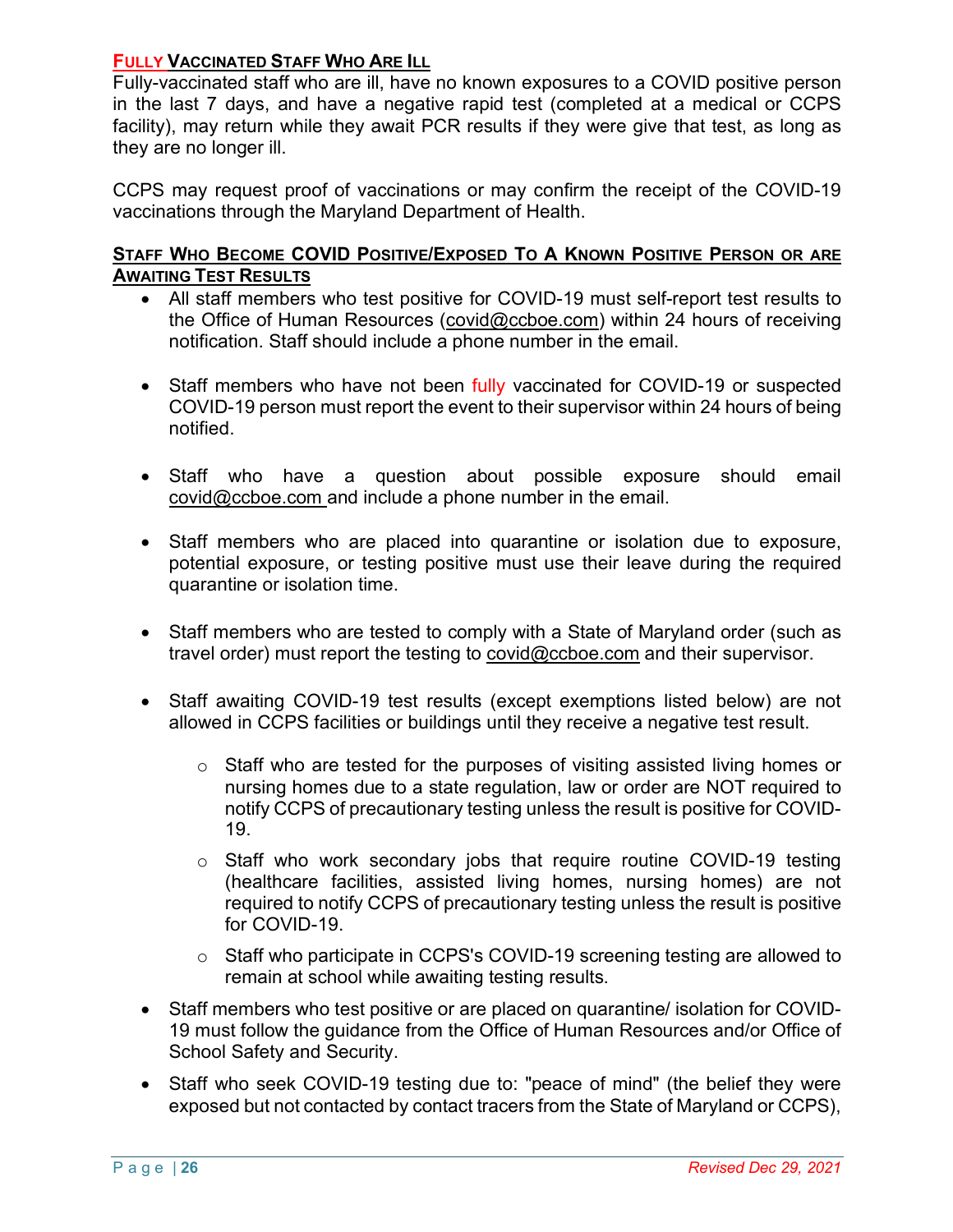are ill with other than COVID-19 symptoms, seek testing without a known COVID-19 exposure or fully vaccinated staff who seek COVID-19 testing after an exposure or potential exposure must use their leave while awaiting test results.

### **STAFF ISOLATION, QUARANTINE, AND CHILD CARE**

Employee tests positive for COVID-19:

• Employees must self-report to covid@ccboe.com.

No symptoms or mild symptoms: (best defined as symptoms similar to what is experienced with the common cold)

- At least 5 days since onset of symptoms has passed or 5 days from a positive test, AND
- 24 hours since last fever (without fever-reducing medication), AND
- All symptoms have gone away.

Moderate cases: (5 days after symptom onset and symptoms continue)

- Remain out for at least 10 days from symptom onset AND
- 24 hours since last fever (without fever-reducing medication, AND
- All symptoms are improving

Example: The positive person wakes up on the  $5<sup>th</sup>$  day after symptom onset and still feels lethargic (including tired), having muscle pain, and a cough, the person should continue to remain in isolation and return on or after day 10.

Severe cases: (cases requiring hospital admission)

- § At least 14 days have passed since the onset of symptoms, AND, FMLA documentation has been completed and the employees return has been cleared by Benefits and Human Resources.
- Any time missed from work must be taken as leave.

Exposure:

- Employees must self-report the information to their supervisor.
- Individuals with a confirmed exposure (defined by the CDC)should use the information below to make determinations on how to proceed:

If the staff member was exposed to someone with COVID-19 **And** Have been boosted after the primary series of Pfizer, Moderna, or J&J **OR**

Completed the full series of Pfizer or Moderna vaccines **within** the last 6 months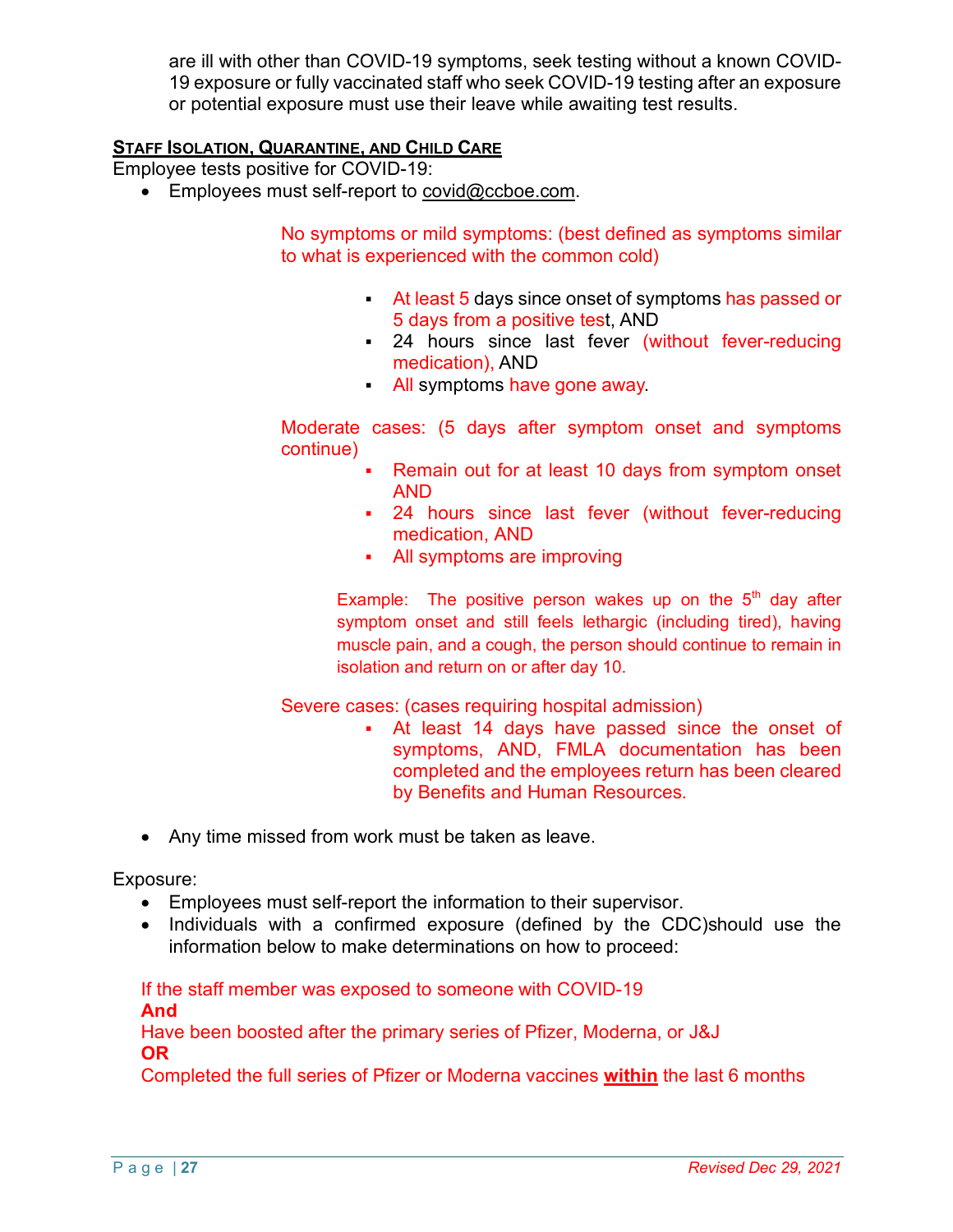**OR** Received the J&J vaccine within the last 2 months **OR**

Have tested a medically diagnosed positive COVID test within the last 90 days<sup>7</sup>

- Wear a mask around others for 10 days (unless ingesting food)
- · Test on day 5, if possible.

*If you develop symptoms stay home and seek testing.*

### **Quarantine for 5 days if you:**

### **If you:**

Completed the full series of Pfizer or Moderna vaccine **over** 6 months ago and are not boosted

**OR**

Completed the J&J over 2 months ago and are not boosted

### **OR**

Are unvaccinated

- Stay home for 5 days.
	- *Consider testing after 5 to 7 days.*

*If you develop symptoms stay home and seek testing*

- The exposure date is established during the contact-tracing interview. Exposure dates can change depending on behaviors.
- After being placed in quarantine:
	- o Staff may return to work after the quarantine time frame has passed; and
		- They are not suffering from COVID symptoms and;
			- No one in their house is ill
- Any time missed from work must be taken as leave.

### **TESTING OF SYMPTOMATIC/ASYMPTOMATIC STAFF WHO HAVE BEEN EXPOSED TO A KNOWN POSITIVE COVID-19 PERSON OUTSIDE OF WORK:**

Staff members who wish to be tested after a known exposure to a COVID-19 positive person outside of school must do so at an outside vendor. School nurses are not available for this type of testing. Staff should wait at least 5 days from the known exposure to be tested. School nurses are not available for this type of testing.

### **STAFF PLACED INTO QUARANTINE AS A RESULT OF AN EXPOSURE AT SCHOOL**

Staff placed into quarantine as a result of an exposure to a known positive COVID-19 person at a CCPS facility can receive free COVID-19 testing at the Jesse L. Starkey Administration Building. In order to be tested the staff or student must:

 $\overline{a}$  $7$  Staff/students participating in weekly screening testing who test positive and return to school after their isolation will likely continue to test positive for several weeks. Once two negative screenings are received, if the staff/student tests positive again, even within the 90 days, this will be treated as a new infection.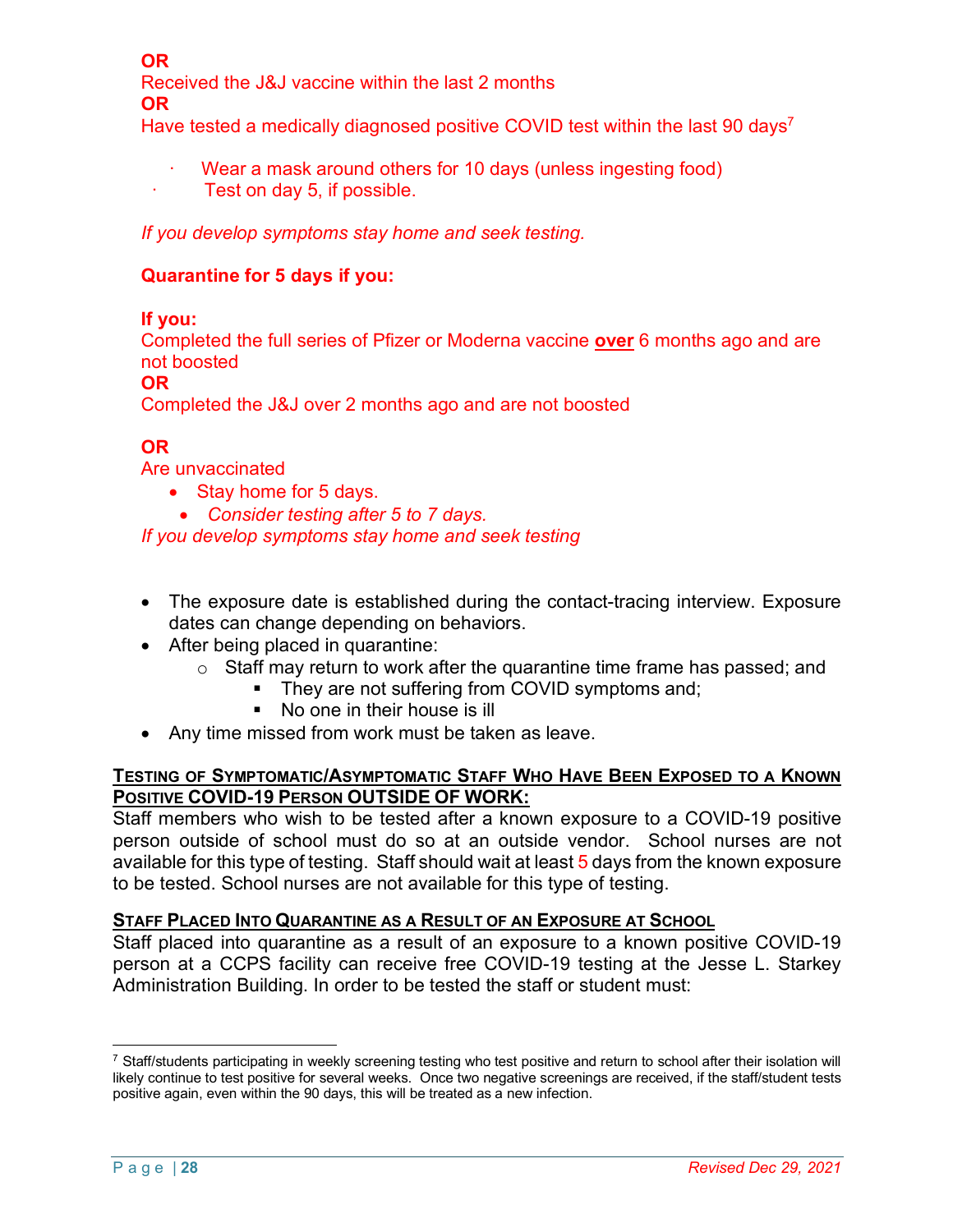- Wait at least five days from the last exposure. AND
- Contact the school nurse management team at 301-932-6615 to schedule an appointment on the prescribed day.
- Come to the Jesse L. Starkey Administration Building at the appointment time and park in the assigned area of the parking lot.
- Wait for a member of the school nurse management team in their car, wearing a mask.

### **CHILD CARE**

Employees who must miss work because of child-care closures must use their own leave during their absence.

### **CONTACT TRACING**

CCPS, with the authorization of the Charles County Department of Health, is leading the contact tracing effort for staff cases. All CCPS employees must have a current and working phone number on file with the Office of Human Resources. The Office of Human Resources or the Office of School Safety and Security will conduct contact tracing interviews with all staff members who are positive for COVID-19, met the CDC definition of exposure to known positive COVID-19 persons, or others who may need to be placed into quarantine. Staff must be open and honest during the interviews. All interviews are confidential and private. Staff members who are placed on quarantine or isolation by CCPS are expected to stay away from CCPS facilities, implement suggested protective measures at home, and abide by all recommendations provided by the CDC for those in isolation or quarantine.

### **STAFF MEMBERS WHO ELECT TO TRAVEL**

According to the latest Maryland's Governor executive order dated March 12, 2021, COVID-19 testing after out of state travel is no longer required. Testing is merely "recommended" if staff travels. If staff elects to obtain a COVID-19 test after returning from travel they must quarantine while they await the results and use their own leave. There is no testing requirement for travel outside of the United States.

CCPS may require proof of compliance with any advisory, rule, law or order.

### **STAFF WHO ARE SICK WHILE AT SCHOOL**

- Must contact the school nurse.
- Must report to the school nurse's office for screening (mask is required).
- Participate in the school nurse's COVID-19 pre-screening (using the latest CDC/CCPS screening tool).
	- o If symptoms of COVID-19 are present, the school nurse will offer the staff member COVID-19 testing (PCR) (see above for policy on the testing process and instruction on actions upon receiving the results). The school nurse will determine how the staff member will depart the school (their own vehicle, picked up, ambulance).
	- $\circ$  Staff who are COVID tested must remain out of school until the results are known.
	- $\circ$  Staff who refused to be tested after pre-screening a potentially positive for COVID will be treated as a positive case and excluded for no less than 10 days from that day.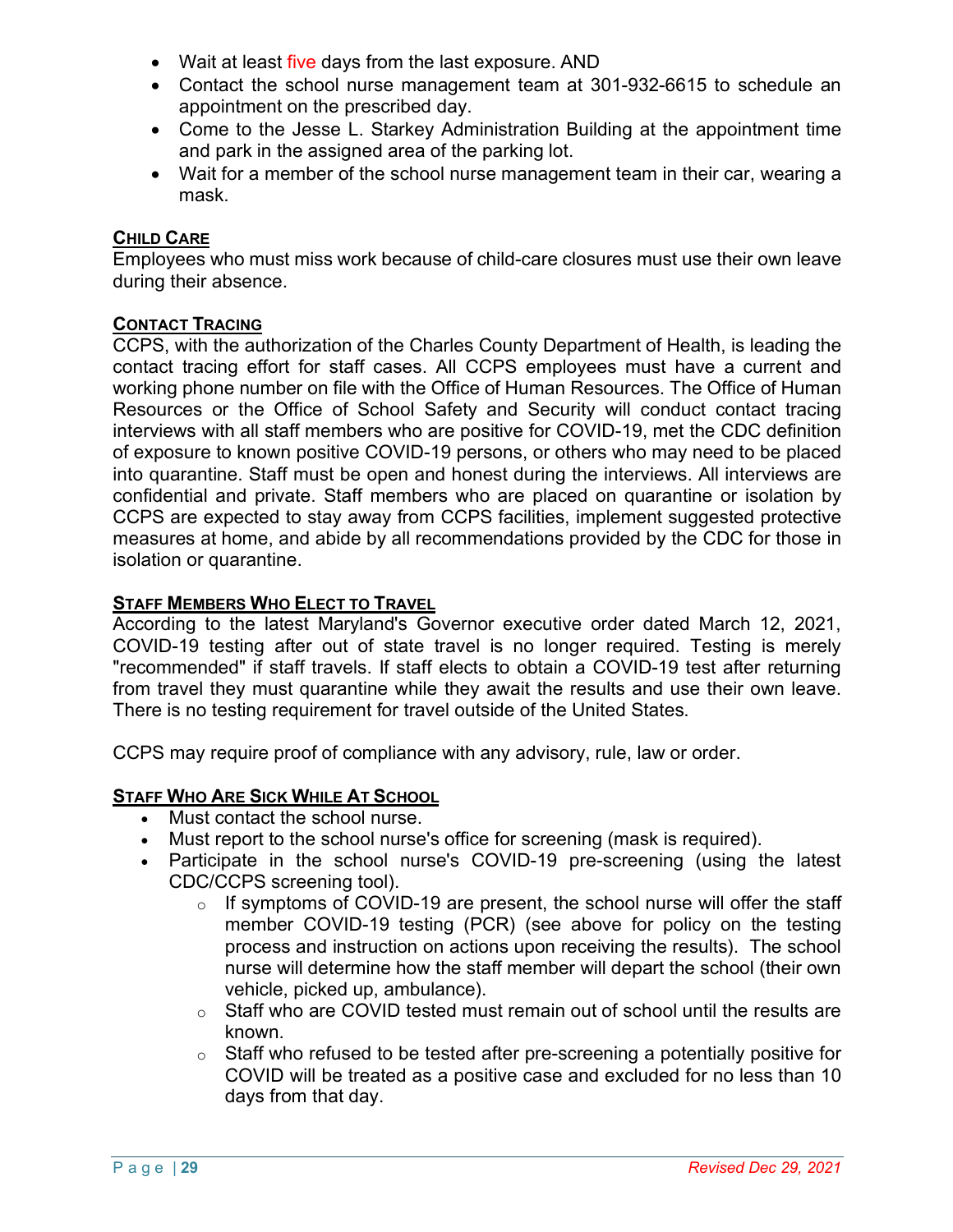- $\circ$  Staff who are sick, but DO NOT pre-screen as potentially positive for COVID-19 should be sent home, and may return once symptoms improve.
- Human Resources must be contacted at 301-934-7255.
- Encourage staff members to seek medical attention and a COVID-19 test as soon as possible; results must be shared with Human Resources.
- Potential contact tracing information may include:
	- o Synergy.
	- o ScholarChip.
	- $\circ$  Door swipe records (email crye@ccboe.com).
- Mitigation strategies that CCPS is prepared to implement when appropriate:
	- o Cleaning, disinfecting, and/or sanitizing hard surfaces where a person who tested positive or becomes ill at school sat or reasonably would have touched during the same school day the person tested positive or became ill.
	- $\circ$  When a person tests positive while at school, trash cans in the room(s) where the positive person occupied must be emptied and sprayed with disinfectant.
	- o Fogging (as needed).
	- $\circ$  Closure of the facility if directed by the health department.

### **FAMILIES FIRST CORONAVIRUS RESPONSE ACT (FFCRA)**

The Families First Coronavirus Response Act (FFCRA) expired on December 31, 2020. CCPS voluntarily extended the coverage. Federally supported or required entitlements such as telework, and leave reimbursement ended on April 14, 2021.

### **CCPS COVID LEAVE REIMBURSEMENT**

Charles County Public Schools (CCPS) is providing leave options for employees who need to be out of work for a COVID-19 related reason.

The following options, retroactive to August 23, 2021, are now available for CCPS staff:

- Any COVID-19 vaccinated employee directed by CCPS to isolate may be offered administrative leave with pay provided that the COVID-19 positive diagnosis resulted from a known exposure while at school. Contact tracing investigations are completed in all positive cases. The investigation must reasonably determine that the exposure was related to work or an exposure at work and that the employee properly followed CCPS safety protocols.
- Any unvaccinated employee who is directed by CCPS to quarantine or isolate due to a COVID-19 positive diagnosis or possible exposure, whether related to work or not, will be required to use their own sick or annual leave, or request leave without pay. If the employee is not able to be COVID-19 vaccinated for medical reasons, the employee may be offered administrative leave. This will be determined on a case-by-case basis, and medical documentation may be requested.